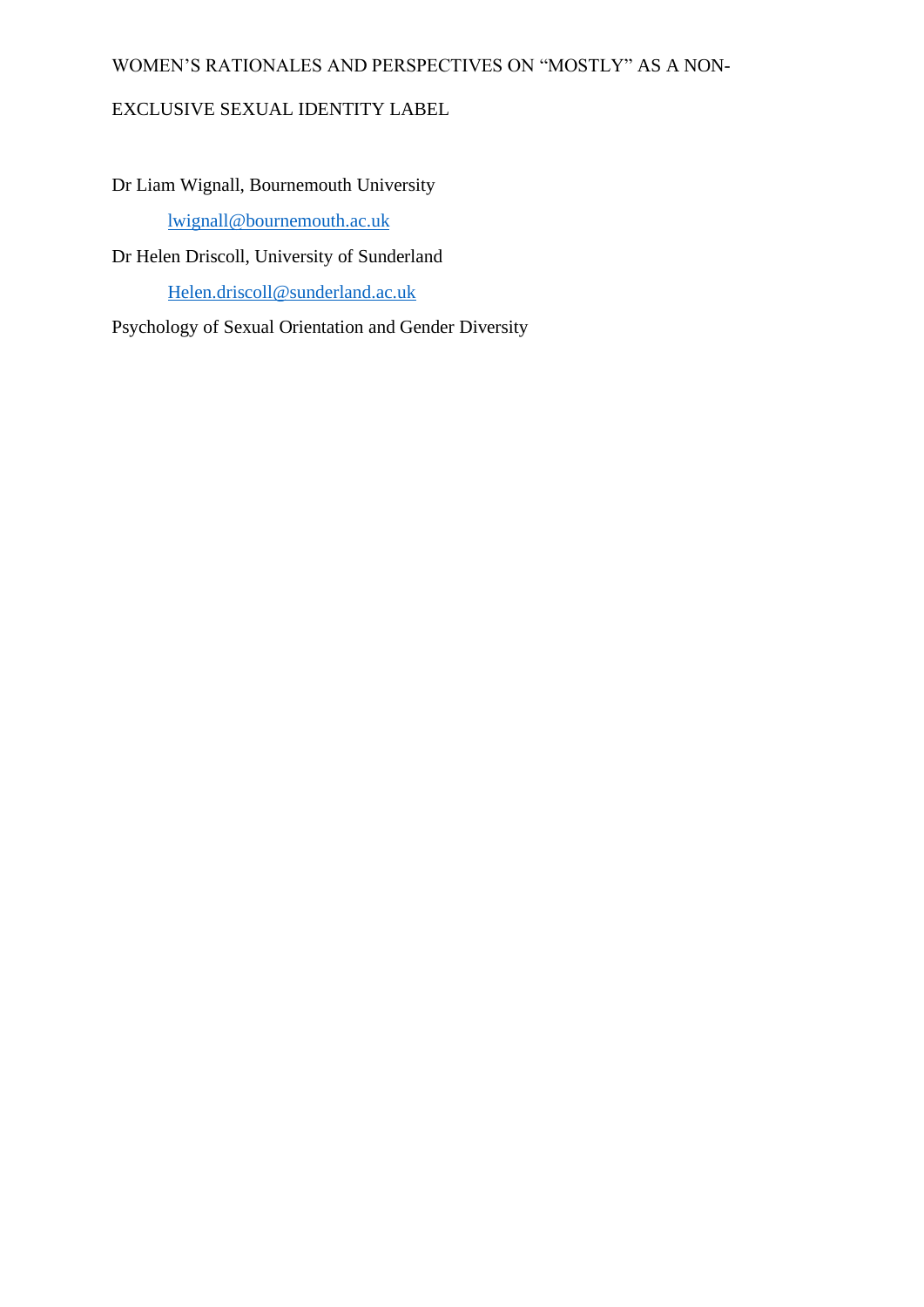#### Abstract

The sexuality labels of "mostly straight" and "mostly gay" are used by men to understand their non-exclusive sexualities, yet the value of these labels in understanding women's sexuality has not been investigated. The current qualitative study addresses this issue by examining how women with non-exclusive sexualities view the term "mostly" to understand their sexual desires and identities and explores their experiences as women with nonexclusive sexualities. Participants were 30 cis-gendered women who indicated having gender non-exclusive desires, yet did not identify as bisexual. Semi-structured, in-depth interviews were conducted and analysed using thematic analysis. Participants reported mostly lesbian and mostly straight identities as meaningfully different to bisexual identities, citing sexual, romantic and intellectual reasons as rationales for their non-exclusive orientations. Participants viewed "mostly" as more indicative of sexuality as a fluid construct, serving to de-emphasize sexual identity labels. Participants' narratives support the notion that sexual identity labels "mostly lesbian" and "mostly straight" are useful to understand non-exclusive sexual desires and provides support for sexuality understood as a continuum interpreted through multiple overlapping categories. Implications for the understanding of women's sexuality as fluid and flexible and how this relates more broadly to their identity are considered.

*Keywords:* bisexuality, heterosexuality, homosexuality, sexual identity, sexual orientation.

Public significance statement: The study uses the experiences of women who identify as sexually non-exclusive to provide support for the sexuality labels of "mostly straight" and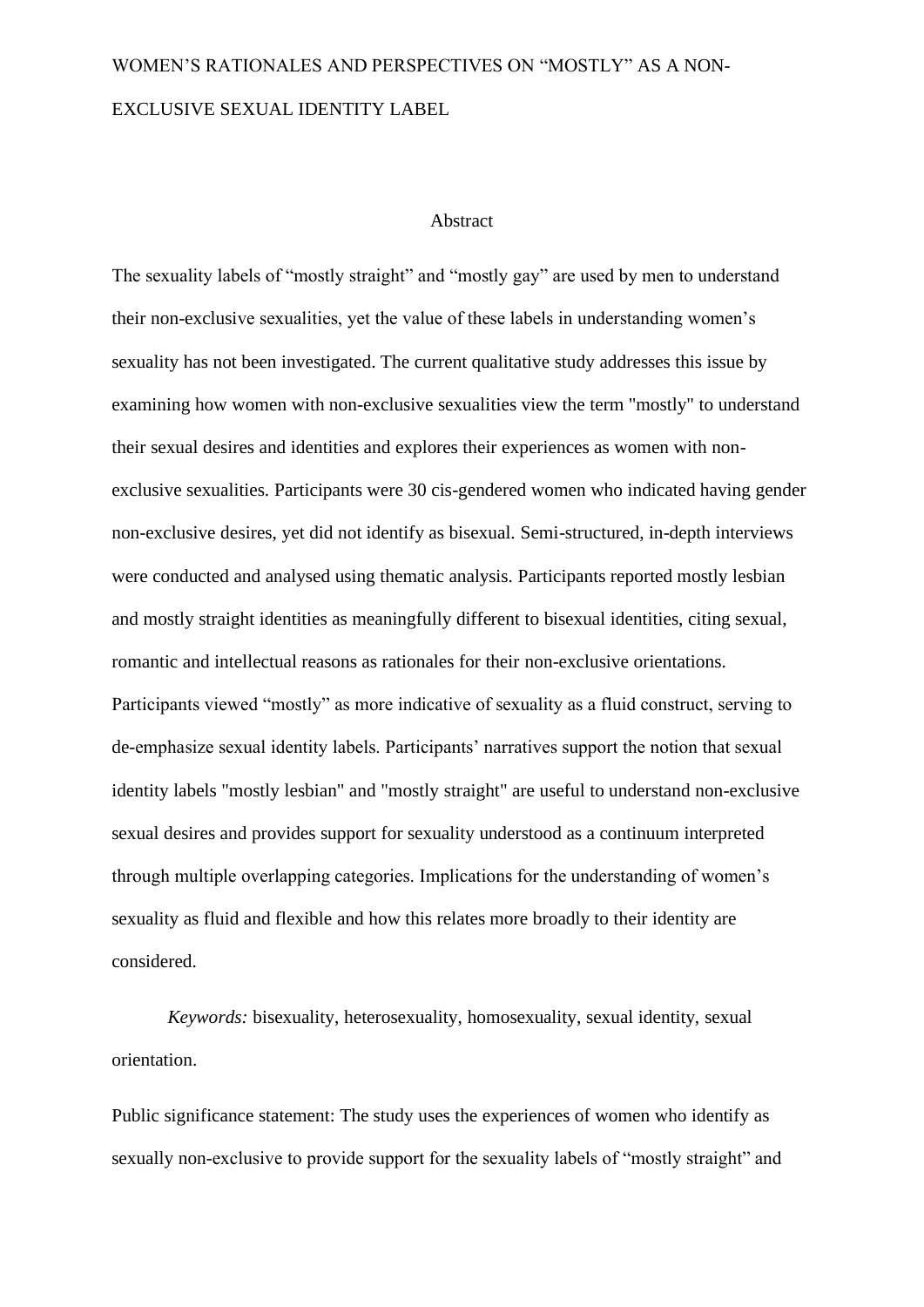"mostly lesbian". Participants highlight complex rationales behind identifying as sexually non-exclusive, describe how identifying as sexually non-exclusive differs from bisexuality and provide support for the sexuality label of mostly. The study provides support for sexual fluidity and for sexuality understood as a continuum with multiple overlapping categories.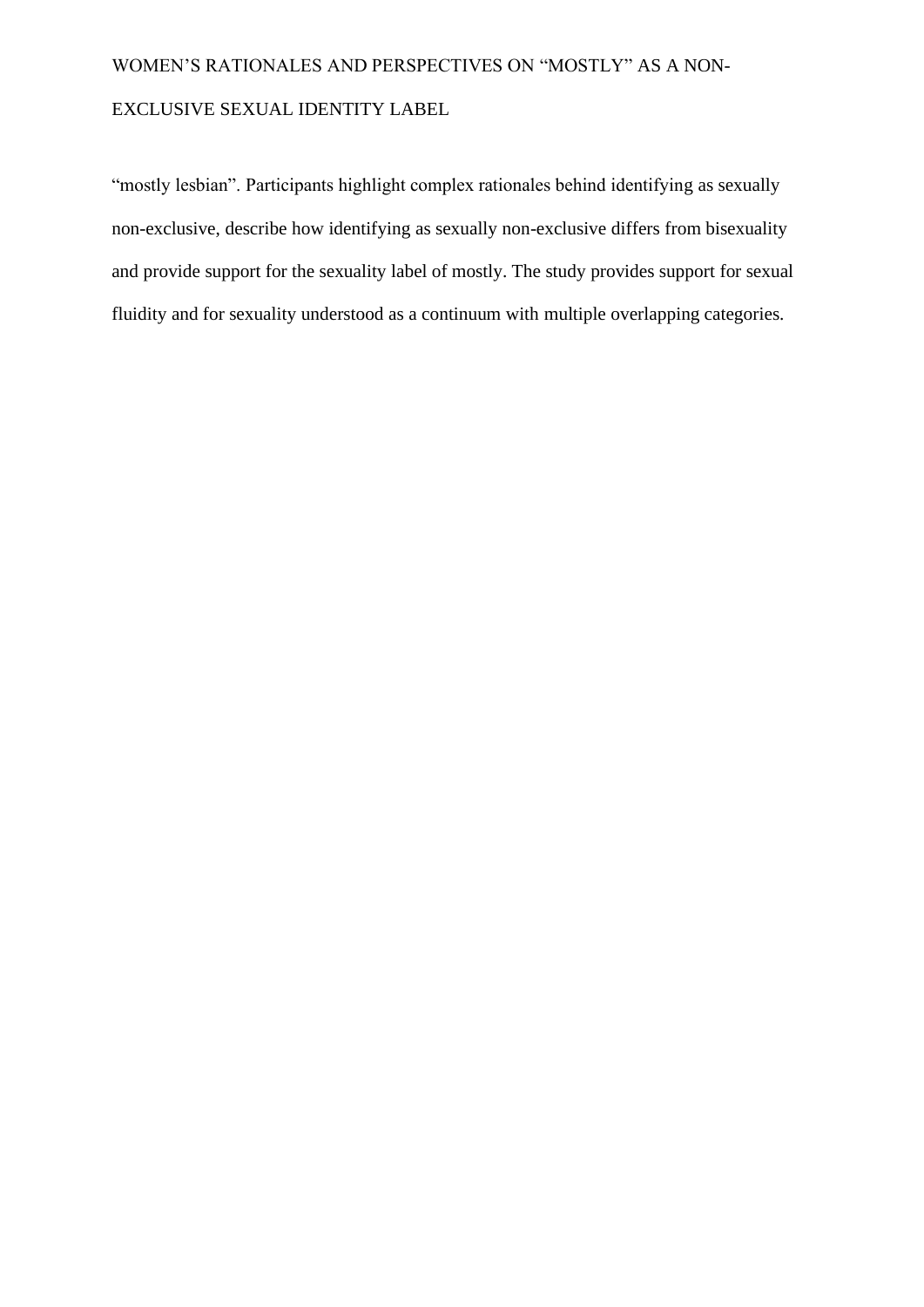An enduring debate within sexology is whether sexuality is a tripartite model of sexuality with distinct categories (straight, bisexual, gay) or a continuum on which individuals place themselves and interpret their desires through overlapping categories (see Bailey et al., 2016; Gangestad, Bailey & Martin, 2000; Savin-Williams, 2014). The categorical and continuum approaches are often difficult to distinguish, not least because the Kinsey 7-point scale is regularly used to assess sexuality by proponents of both approaches, with participants then classified into one of normally three categories in the categorical model (Savin-Williams & Vrangalova, 2013). The emergence of "mostly gay" (predominant attraction to the same sex, but with some attraction toward the non-same sex) and "mostly straight" (predominant attraction to the different sex, but with some attraction toward the same sex) as sexuality categories has been a useful intervention in these debates (Savin-Williams, 2018; Semon, Hsu, Rosenthal & Bailey, 2017) and have brought renewed consideration of the Kinsey scale in contemporary sexuality research.

People classified as "mostly straight," effectively Kinsey 1s, have unique behavioural patterns, physiological reactions and self-report characteristics (Thompson & Morgan, 2008; Vrangalova & Savin-Williams, 2012), with people classified as "mostly gay", effectively Kinsey 5s, also having unique characteristics on the gay end of the sexuality spectrum (Savin-Williams, Cash, McCormack & Rieger, 2017). Despite being categories, "mostly" labels support a continuum approach to understanding sexuality because of the significant diversity that occurs within them (Anderson & McCormack, 2016; Savin-Williams et al., 2017), supporting the contention that sexual identity categories are social constructs by which people make sense of their diverse sexual and romantic desires (Plummer, 2002; Savin-Williams, 2014; Weeks, 1985). This narrative approach whereby people make sense of their sexual selves through stories and narratives (Hammack & Cohler, 2009) is one reason why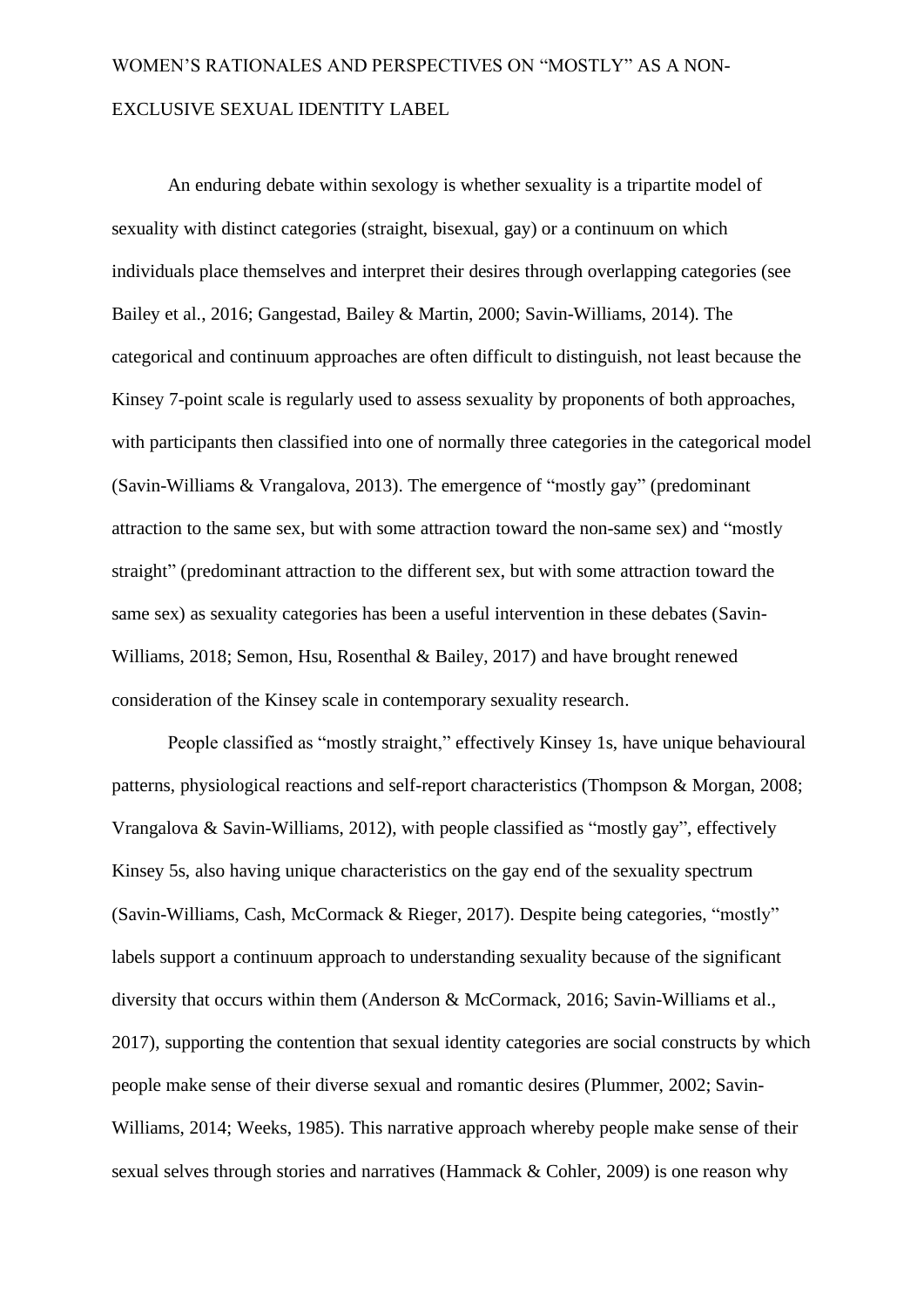qualitative interviews are an important methodological tool in assessing sexuality, particularly when used alongside other measures (McCormack & Savin-Williams, 2018; Weinrich, 2014).

Incorporating terms such as heteroflexible, research on "mostly" categories has also emphasized the importance of socio-cultural factors in understanding sexuality (Carillo & Hoffman, 2018; Scoats, Joseph & Anderson, 2018). In their qualitative study of young men with non-exclusive sexualities (i.e. men who do not identify as either *exclusively* straight or gay), McCormack and Savin-Williams (2018) found that, in addition to sexual and affectional components of sexuality consistent with the existing literature, cultural and intellectual issues influenced how some young men on the gay side of the sexuality spectrum negotiate sexuality labels. Here, they highlight the importance of recognising the influence of social context in how mostly sexualities are processed intellectually (see also Plummer, 2015). Their exploratory research provides important insight into how young men process nonexclusive desires through sexual, emotional, internalised homophobic and intellectual rationales; yet, their focus on the participants' rationales for adopting particular categories meant that other issues – such as perspectives on fluidity, and the role of gender – are alluded to but not studied systematically.

An interesting component of the emergent research in "mostly" categories is the concentration of research on men (e.g. McCormack and Wignall, 2017; McCormack, 2018; Savin-Williams, 2017) rather than women (see Thompson and Morgan (2008) as a key exception). This may be an effect of prior beliefs that heterosexual men are less open to sexual non-exclusivity than heterosexual women (Anderson, 2008), or it could be an ecological effect of how men report their non-exclusive sexual practices in research. One critique of the mostly label as applied to men is that it can structure men into reporting more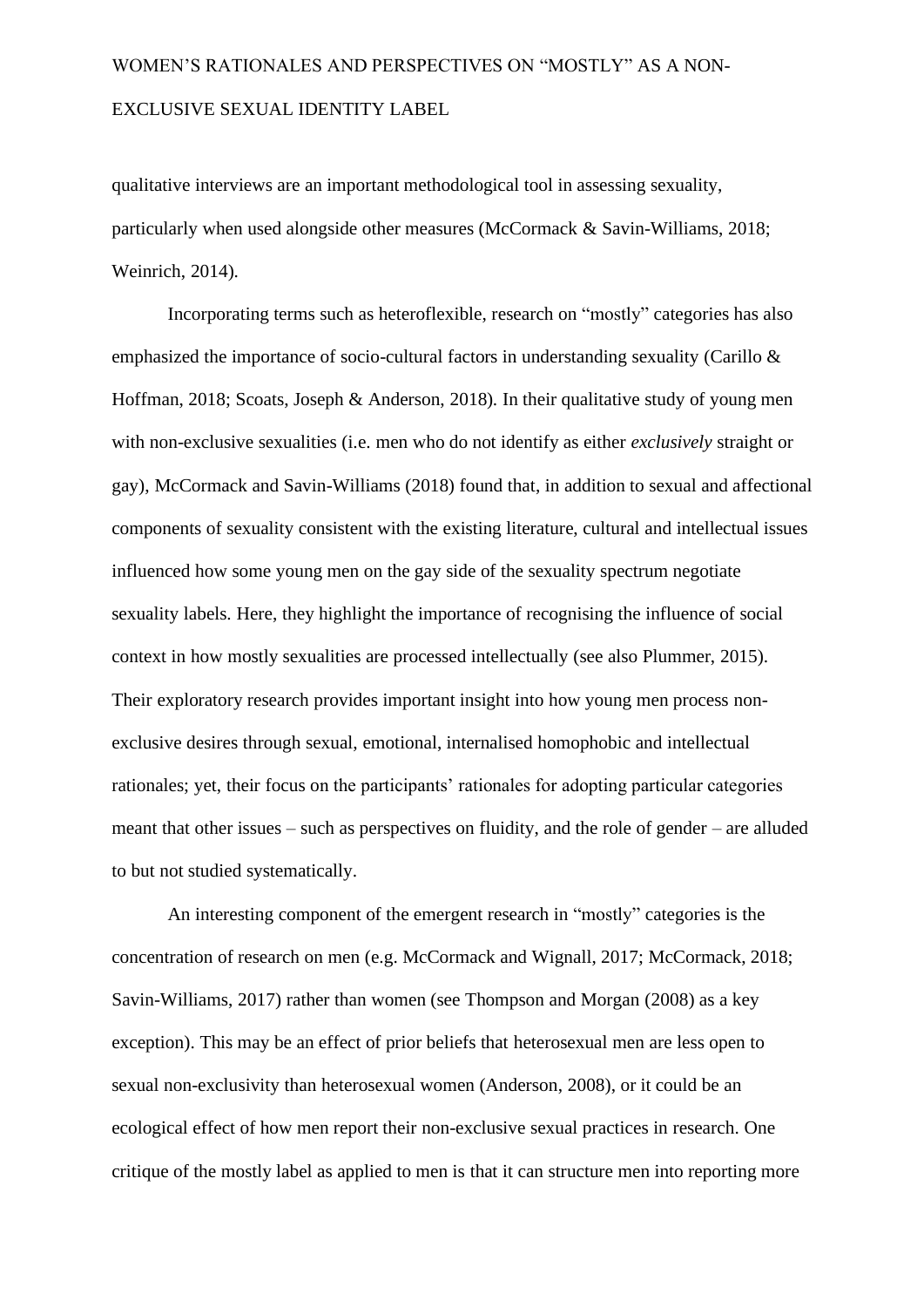categorical understandings of sexuality, rather than viewing sexuality as a continuum; other terms, such as "heteroflexibility" or fluidity, can create a different emphasis on sexuality as less categorical (Carrillo & Hoffman, 2018).

The use of "fluidity" as a term to explain women's sexual practice while "mostly" labels used primarily for men's practice can be seen to re-inscribe this gendered divide. Yet, it is important to recognize the multiple meanings attached to fluidity. Savin-Williams (2017) documents three key forms: increased attraction to one's non-preferred sex (e.g. heterosexual men having sexual desires for other men); erotic response that changes by context; and erotic response that changes over time (see also Diamond, 2008b). Each of these forms also relates to the "mostly" categories (Savin-Williams, 2017), suggesting that fluidity and "mostly" categorizations are different ways of conceptualizing similar phenomena.

Our interest in the "mostly" labels of sexuality for the current study seeks to connect how people with non-exclusive sexual orientations negotiate this beyond the label of "bisexual" with contemporary debates about the categorical or continuous nature of sexuality. Growing research has explicitly used the language of fluidity in men (Carrillo & Hoffman, 2018; Katz-Wise, 2015; Savin-Williams, 2017), and in the current study, we address the relative lack of qualitative research on how women understand and engage with the mostly label and situate these findings in research on mostly more broadly. In the current social context where there is a growth in labels used by individuals to understand their sexualities (see Morandini, Blaszczynski & Dar-Nimrod, 2017; White, Moller, Ivcevic & Brackett, 2018), and where existing labels are seen as restrictive and inadequate (Galupo, Henise, & Mercer 2016), the aim of the current study is to qualitatively explore the utility of "mostly" labels. Indeed, we now turn to research on women's sexual fluidity to understand the broader context in which the mostly label may be used by women.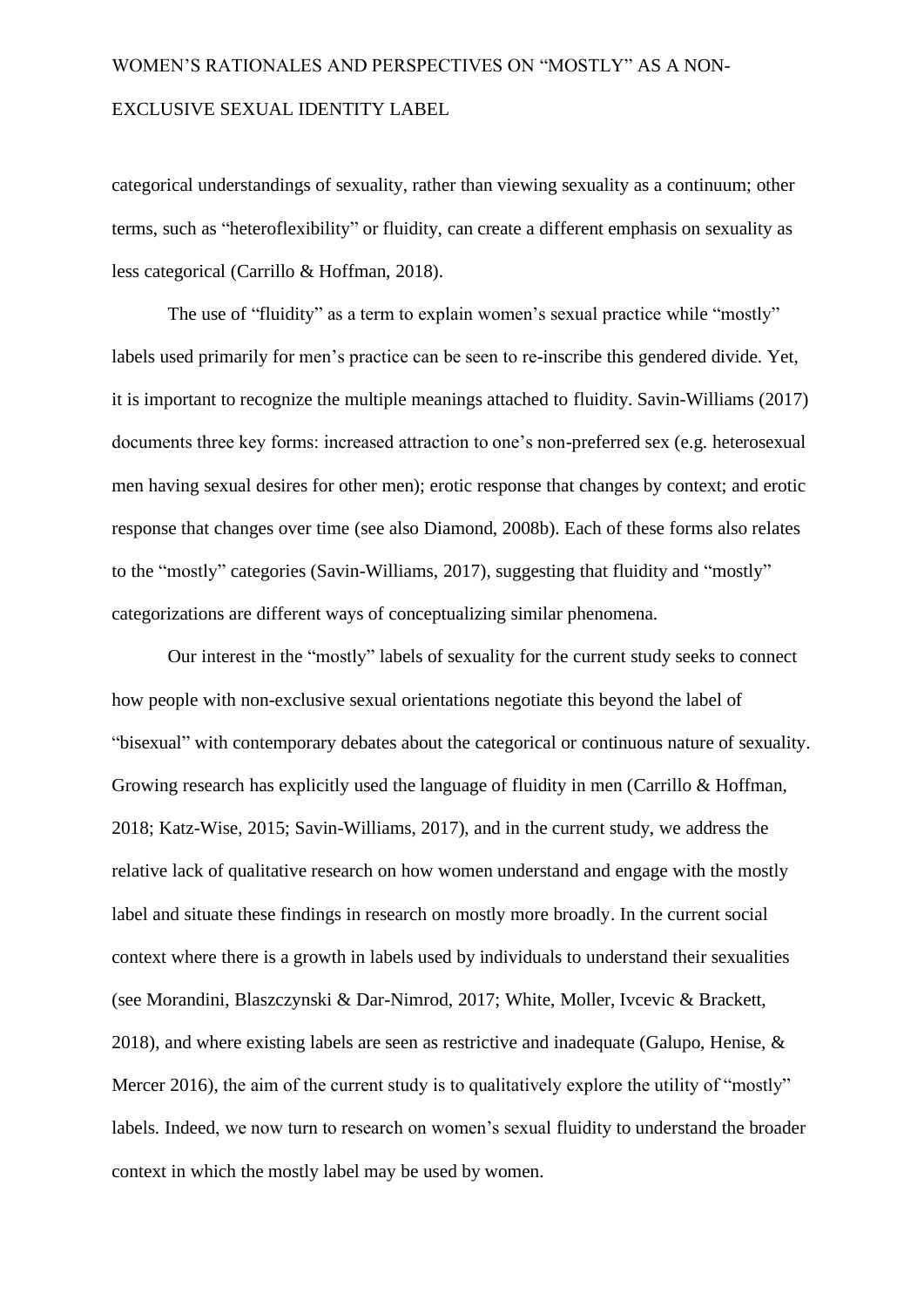#### *Perspectives on non-exclusive sexualities in women*

The great majority of research on women with non-exclusive sexualities has used the label bisexuality. Bisexuality is commonly understood to mean equal attraction to men and women; yet bisexual identification is a complex process and differs between individuals (Galupo, Ramirez & Pulice-Farrow 2017; Shepherd, 2019). Bisexuality is often not viewed as a legitimate long-term stable sexual identity and can be ignored or denied by both bisexuals and non-bisexuals (Alarie & Gaudet, 2013; Gonzalez, Ramirez & Galupo, 2017; Hayfield & Jowett, 2017); this is a potential consequence of the privileging of monogamism and highlights the need for diverse understandings of sexual relationships (Anderson & McCormack, 2016; Hammack, Frost & Hughes, 2019). Relatedly, bisexual women report more mental health issues than straight or lesbian women (Ross et al., 2018), have higher alcohol consumption (Fish, Watson, Porta, Russell & Saewyc, 2017) and experience stigma when accessing some mental health services (Page, 2004). Similarities also exist between the experiences of bisexual women and sexually non-exclusive women who do not adopt identity labels (Galupo, Mitchell & Davis, 2015). Exploring sexual identity patterns for lesbian, bisexual and unlabelled women, Brooks and Quina (2009) found bisexual and unlabelled women were both more person-focused in their sexual attractions with the partner's sex/gender seen as less important compared to lesbians, with similar understandings of their sexual orientation.

Complex personal and cultural factors have led women to adopt fluid sexual identities and practices at various times (Baumeister, 2000; Rust, 1993). Exemplifying this, Diamond (2008a) studied 79 lesbian, bisexual and unlabelled women over a 10-year period, conducting biennial interviews to document shifts in sexuality. At the end of the research, 67% of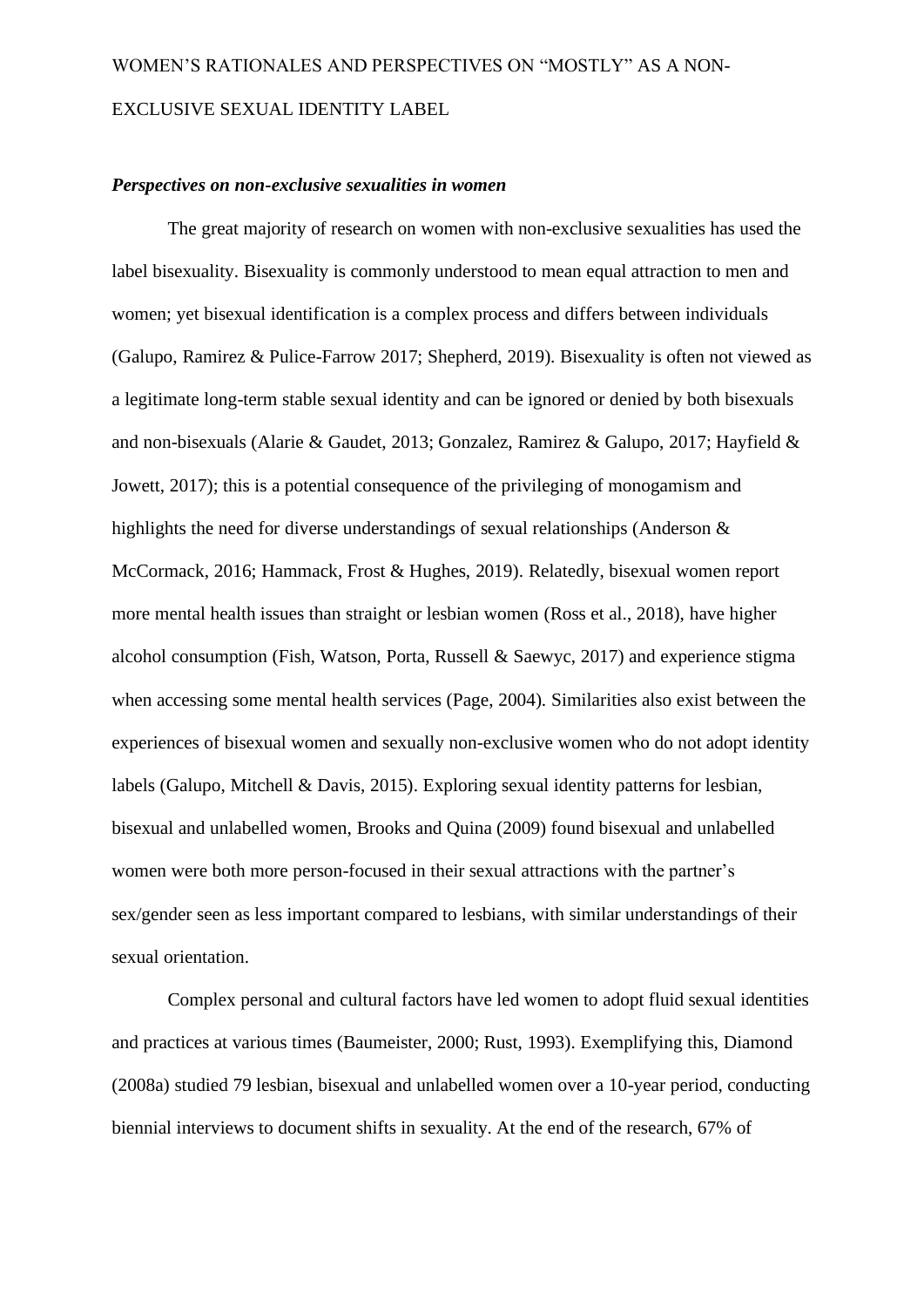participants had changed their sexual identity at least once, with 36% changing their sexual identity label twice. Discussing these changes, Diamond (2008b: 68) states:

Women who are drawn to both sexes face a more complex set of issues when adopting an identity label than women with exclusive same-sex attractions and relationships. In order to settle on the 'right' identity, women with nonexclusive attractions have to go beyond just *acknowledging* their same-sex attractions – they must consider exactly how strongly they lean toward women versus men; whether sexual and emotional feelings are equally important; whether behaviour trumps fantasy or vice versa; and whether social networks and ideological beliefs should play a role in their self-identification.

Diamond (2008b: 84-85) conceptualises sexual fluidity to help explain such fluctuations in sexual identity labels, suggesting four tenets to understand women's sexuality: women have a sexual orientation preference, with the majority attracted to men; women have capacity for fluidity (or sensitivity to context); attractions triggered by fluidity can change over time; and not all women are equally fluid. While sexual fluidity is useful in understanding the complexities of women's sexuality, and documenting that sexuality is not purely static, it lacks the meaning that sexual identity labels have for many people (Hammack & Cohler, 2009). Indeed, Diamond's (2008b) participants who exhibited sexual fluidity regularly reported their orientation shifting between bisexual and lesbian or heterosexual and they used sexual identity labels to make this shift. Given this, examining the potential benefit of nonexclusive sexual identity categories beyond bisexuality is a worthy endeavour (McCormack & Savin-Williams, 2018).

Partly because of the ground-breaking nature of Diamond's longitudinal study of women's sexuality, sexual fluidity is often primarily associated with changes in sexuality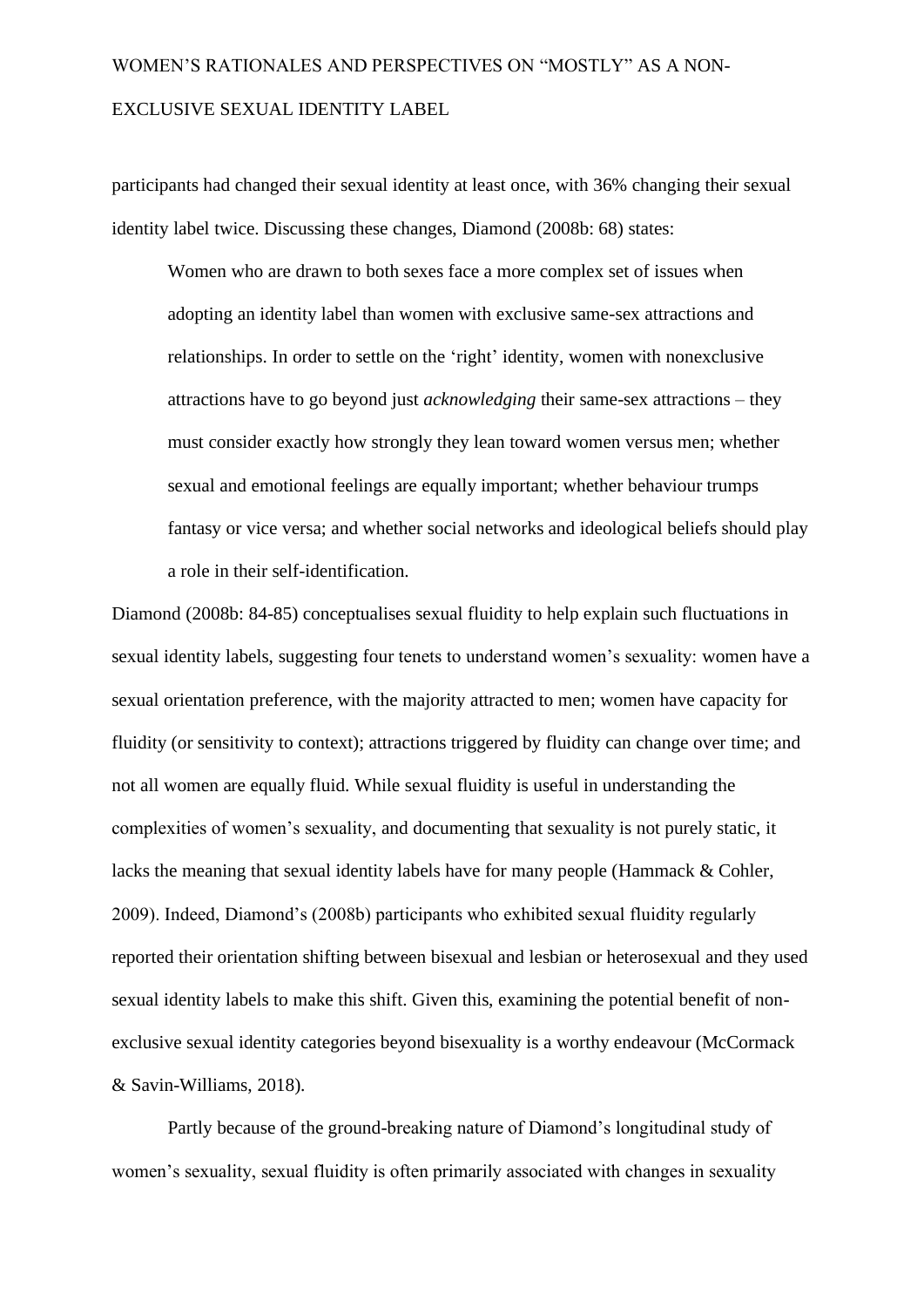over time. Yet this minimizes the other forms of sexual fluidity that exist (see Diamond, 2008b; Savin-Williams, 2017), which is often labelled as bisexual or other similar terms (Galupo et al., 2015). Fluidity (or non-exclusivity) beyond bisexuality is relevant for a significant group of women: in a national probability sample in the U.S., when asked to identify their sexuality using tick boxes, approximately ten percent of the young women chose "mostly heterosexual (straight) but somewhat attracted to people of your same sex" (Udry & Chantala, 2006). A more recent U.S. survey found 5% of women (380 of 2175) identified as "heteroflexible" (Legate & Rogge, 2019). Yet, this research investigates how women with sexually non-exclusive desires engage with labels like "mostly" categories. For example, in analysis, participants were either grouped with those who identified as exclusively straight (Udry & Chantala, 2006). While other research explores differences between mostly straight and exclusively straight individuals on a range of measures (e.g. Calzo, Masyn, Austin, Jun & Corliss, 2016; Lorenz, 2019) or the life histories of heterosexual and non-heterosexual women (e.g. Luoto, Krams & Rantala, 2019), it does not explore *qualitative* differences.

One notable exception is Thompson and Morgan's (2008) mixed-method exploratory study that found significant differences in sexual attractions, fantasies and relationships between women classified as exclusively straight, mostly straight and bisexual. In the qualitative component of their study, women who identified as mostly straight described being open to sexual exploration, felt uncertain about their sexual attraction, and had varying levels of confidence in their sexual identity label. Their study provides insight into the experiences of women who identified as mostly straight, although the richness of the qualitative data is limited because of the use of a survey method. An analysis of the developmental patterns of mostly straight compared with lesbian, gay and bisexual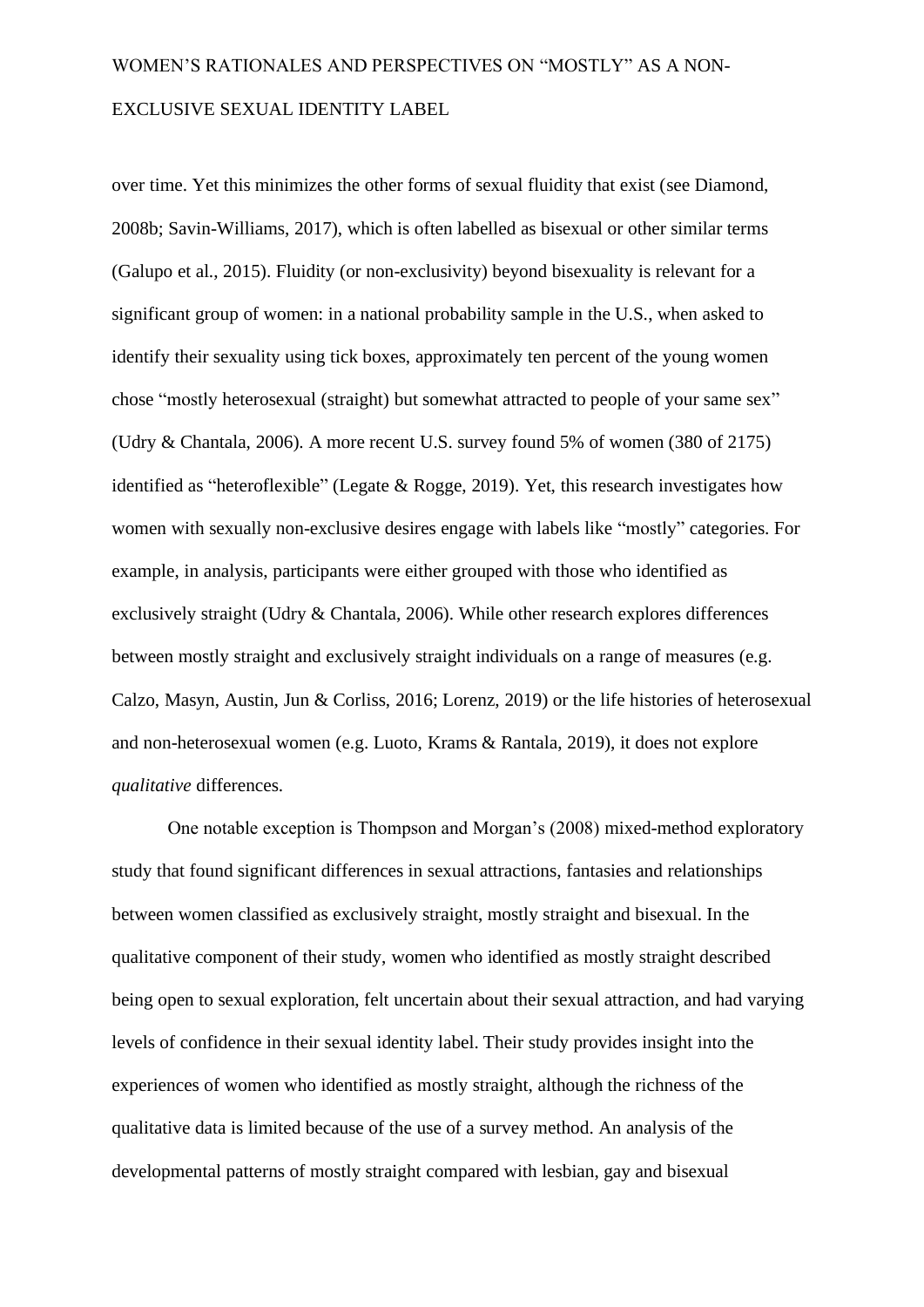individuals suggest mostly straight individuals develop their sexual orientation over a longer period of time and often experience different health outcomes (Calzo et al., 2017). Relatedly, women who are attracted to men and women report worse mental health compared with their straight and lesbian counterparts (Persson, Pfaus & Ryder, 2015) and report higher substance misuse (Kuyper & Bos, 2016). Despite this, there remains limited research into the experiences of mostly straight women and understandings of their sexual identity, reflecting a lack of understanding around sexual non-exclusivity more generally (Boislard, van de Bongardt & Blais, 2016; Brooks & Quina, 2009); no existing research explores the experiences of women who identify as mostly lesbian either as a comparison or as a unique sample.

#### **Method**

The purpose of this study was to address the gap in the literature on how women with non-exclusive sexualities understand their sexualities and engage with sexuality labels of mostly lesbian and mostly straight. We situate our theoretical framework within the narrative identity approach in developmental psychology, seeking to move beyond sexological approaches of orientation to think about how desires are narrated by the self (Hammack & Cohler, 2009; Plummer, 2002). Our focus in this study is on the potential utility of these labels in a broader context of diversification of sexual identity labels at the same time as social science research remains focused on the tripartite model of sexuality (Morandini et al., 2017; Savin-Williams, 2014, 2017; White et al., 2018). To negotiate the complexity in distinguishing sexual orientation and sexual identity (Savin-Williams, 2017) we employed a qualitative approach which explores what participants mean by their sexually non-exclusive label.

#### **Participants**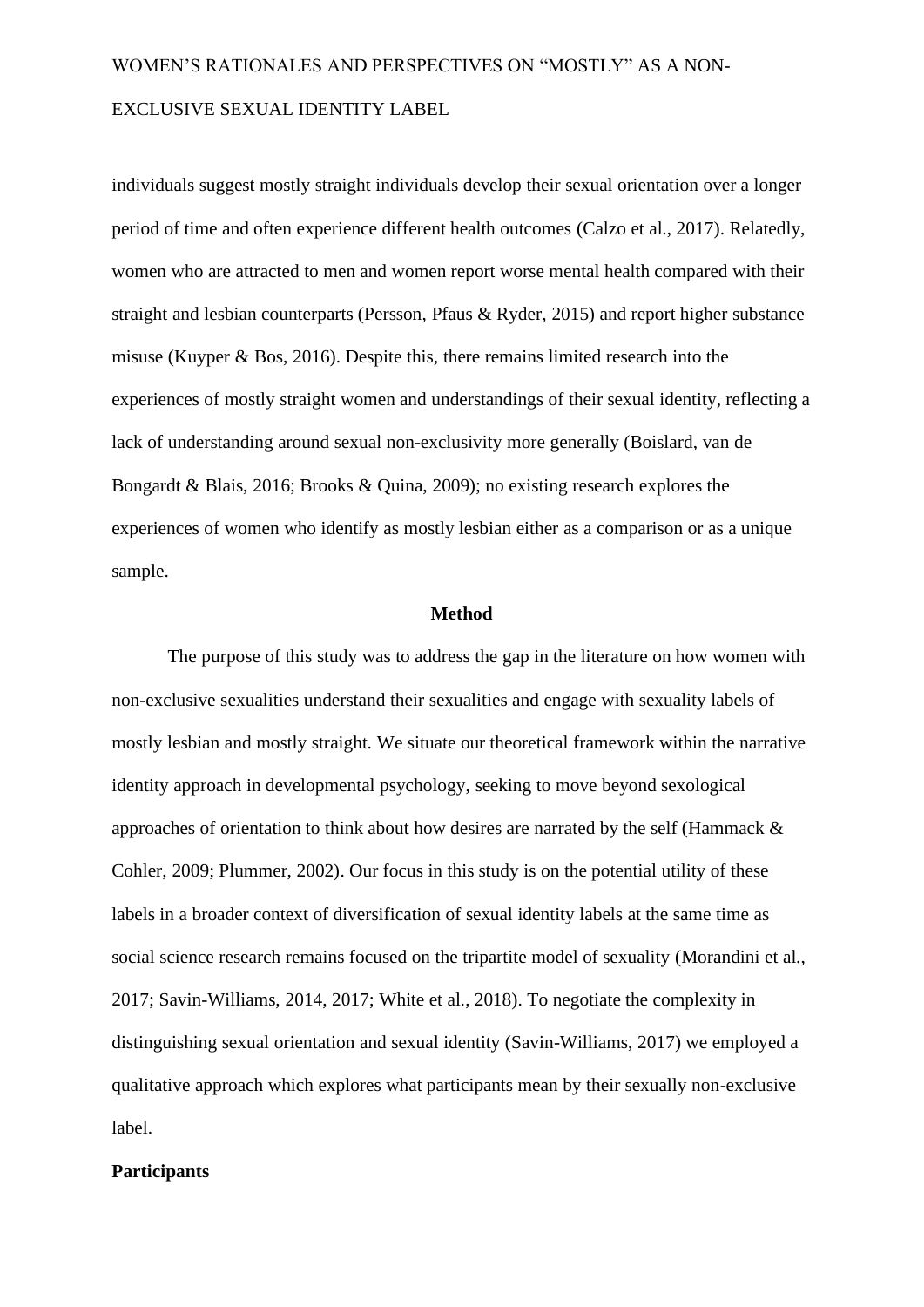Data came from semi-structured interviews with 30 cis-gendered women with an age range of 19-65 years (mean  $= 31.6$ ). All participants reported a non-exclusive sexuality. 17 participants classified themselves as non-exclusive straight and 13 classified themselves as non-exclusive lesbian. Most of the sample were White, with two mixed-race participants. Participants were compensated £20 in vouchers for their time.

### **Procedure**

To ensure diversity in participant experiences, traditional techniques for recruitment of sexual minority individuals were eschewed (see McCormack, 2014). Participants were recruited through adverts on the University of Sunderland institutional and personal social media seeking women who identified as sexually non-exclusive, or mostly straight or mostly lesbian, to take part in academic research. Snowball sampling was also used, and the sample is non-random. Care was taken to ensure that snowballing was limited to no more than three people per individual. The research assistant ensured that most participants came from distinct networks and that the sampling did not rely on any one particular community group.

We did not use scales or classifications to identify mostly straight or mostly lesbian women; instead, determining eligibility according to participants' self-definition. Not all participants had used "mostly" labels prior to the study, but all responded to the advert looking for women with non-exclusive sexualities. Participants who contacted the research team were provided with information sheets, and informed consent was gained. Interviews were mostly conducted in person, with three conducted over skype, by a research assistant. This was a key way that trustworthiness was established, including this strategic disclosure within the formalised setting of the interview. Semi-structured in-depth interviews were used which lasted approximately 60 minutes. Interviews began with basic demographic information. Questions were oriented around understandings and meanings of a non-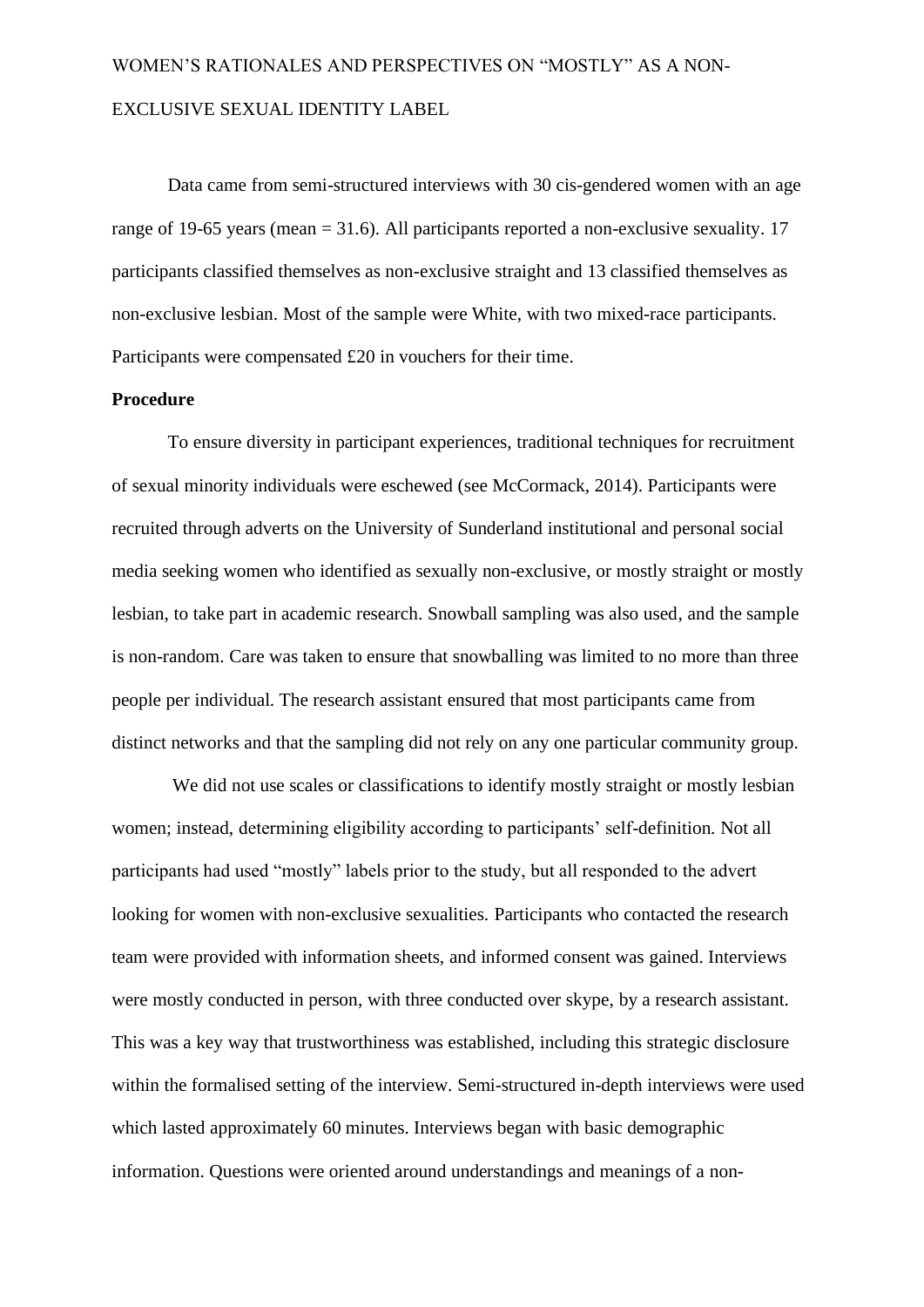exclusive sexual identity, differences to bisexual identity, disclosure of sexuality and relationship between sexuality and gender. All interviews were audio-recorded and transcribed as soon as possible.

#### **Ethics**

Ethical approval was granted from the University of Sunderland. All participants signed consent forms prior to the interview, were given opportunities to ask questions throughout and reminded of their right to withdraw. The principles of the British Psychological Society's Code of Human Research Ethics were adhered to. To preserve anonymity, participants were assigned numbers at the point of data collection and pseudonyms are used in this article.

#### **Analysis**

Data were analysed inductively through thematic analysis (Braun & Clarke, 2006). This involved initial coding of the data by the first and second author independently. Potential codes were grouped together to form more focused codes. At this stage, the authors compared their codes for similarity and discussed each one. Focused codes were grouped together into potential themes using mind-maps and referring to the interview transcripts (Braun & Clarke, 2006: 88). The themes and relationships between the themes were discussed with the independent research assistant who collected the data, due to her level of immersion in the data. Themes were also compared to the research question to ensure the themes addressed the question. As Braun and Clarke (2006:10) note, "the "keyness" of a theme is not necessarily dependent on quantifiable measures – but in terms of whether it captures something important in relation to the overall research question."

The analysis was refined until a consensus was reached between the two authors and the independent research assistant and labels for themes and sub-themes were generated.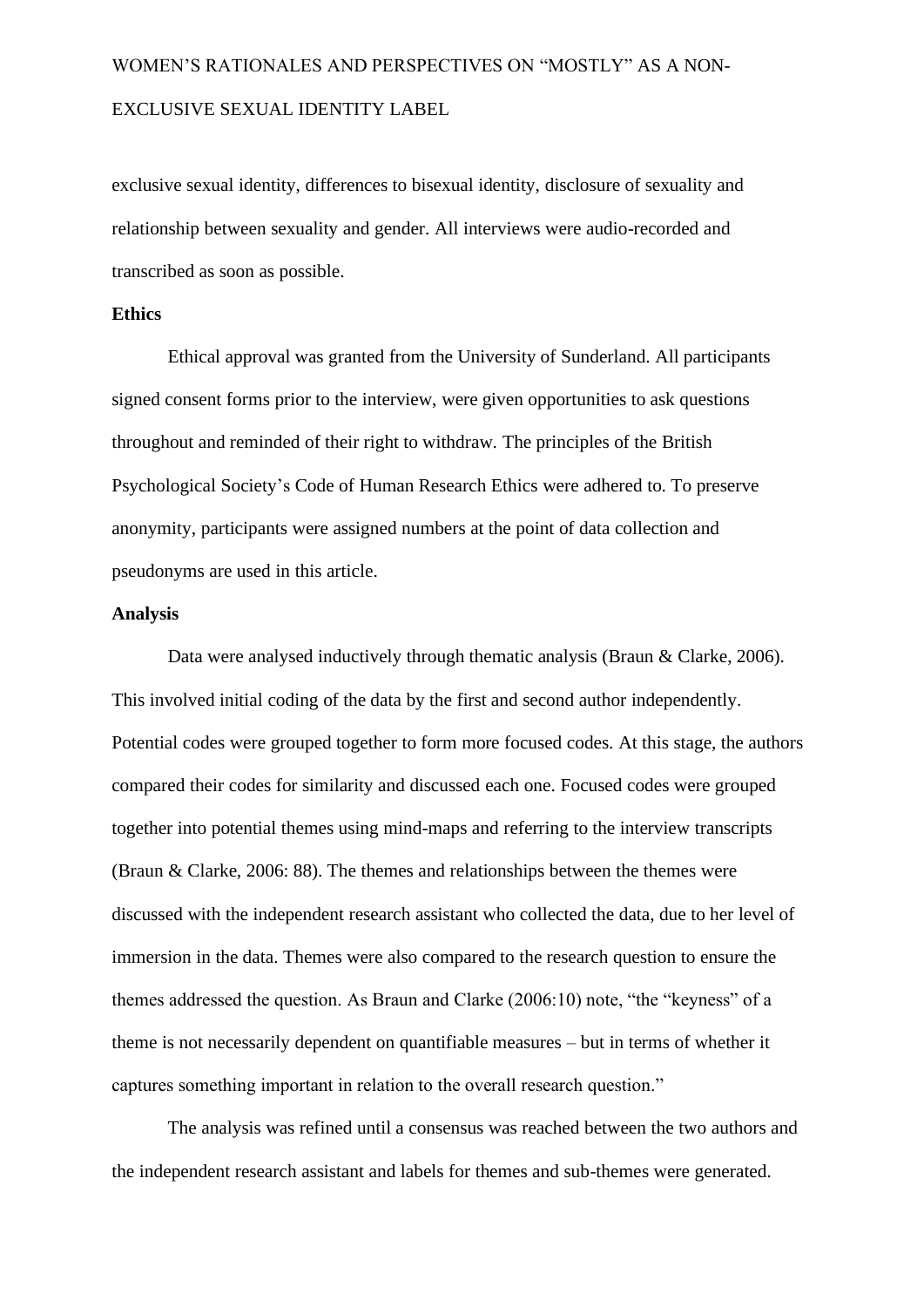Themes were then compared to the interview transcripts to ensure that they were grounded within the data. It is through this process of ensuring consistency of judgement across coders that inter-rater reliability was assured (Roberts, Dowell & Nie, 2019). Two overarching themes were identified: (1) motivations for identification; and (2) exploration of sexual identity labels.

#### **Positionality statement**

It's important to consider the influence of the research team's own experiences and our positionality in relation to the study. The authors consist of a White, working class, gay, cisgendered non-disabled male who has previously conducted research with individuals with non-exclusive sexualities, and a White, working class, straight cisgendered non-disabled female. All interviews were conducted by a White, working class, mostly-lesbian cisgendered female. Prior to interviews, we discussed how our combined experiences of sexual minority status, non-exclusive sexuality and gender could influence the questions asked, allow for the diversity in participants' experiences to be explored and how our positionality may impact on the analysis.

#### **Results**

#### *Motivations behind non-exclusive sexualities*

When asked about their non-exclusive sexuality, participants provided three main rationales: sexual; emotional; and temporal. This theme describes the importance of each of these rationales for participants in justifying their sexual identification.

#### *Sexual rationales*

The most common reason for identification with a non-exclusive sexuality was sexual desire. Some participants reported sexual attractions to men and women, but with a stronger intensity toward one sex over another. For example, Laura, mostly straight (MS) aged 39 and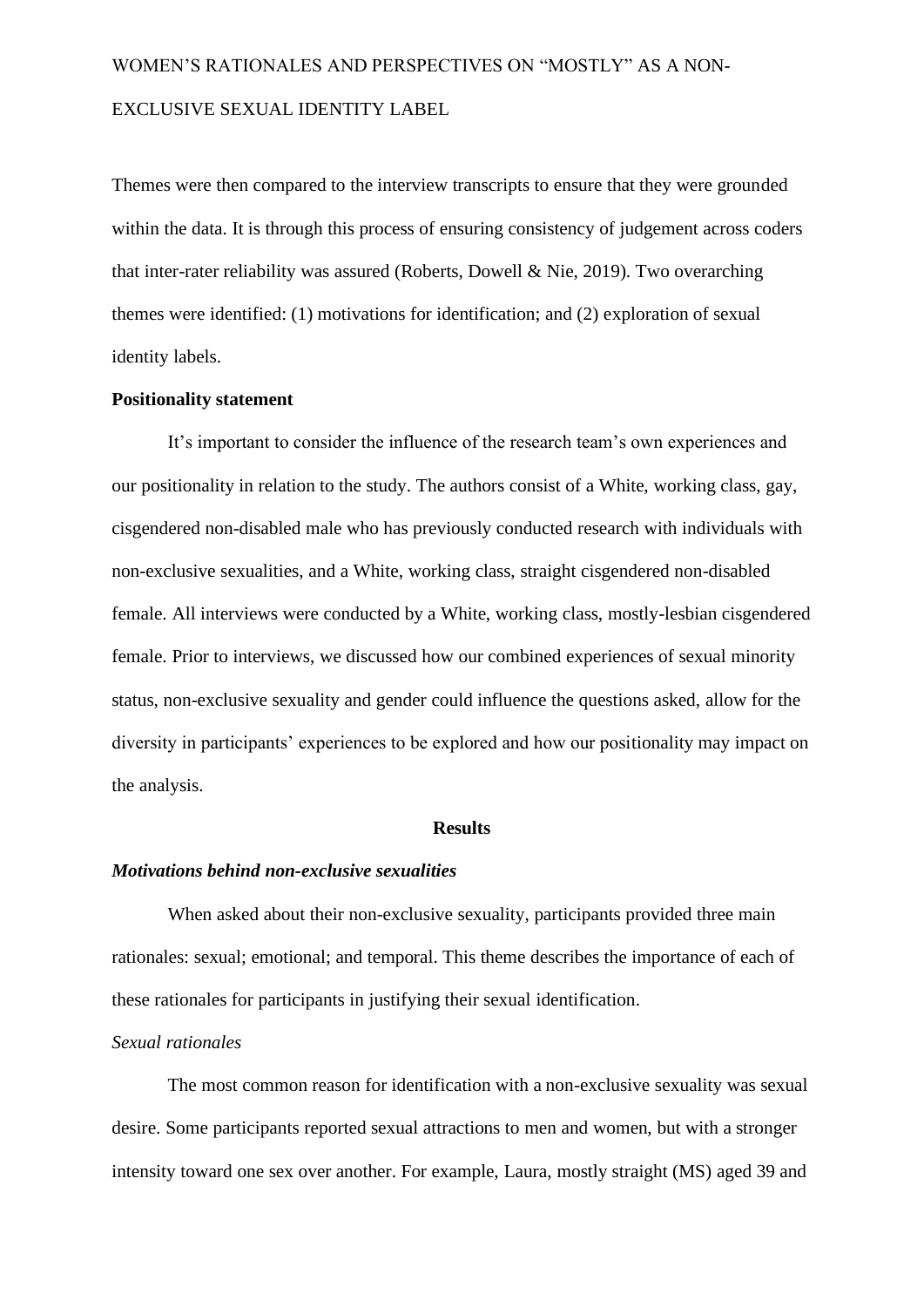White, said, "For me, sexual preferences are on a continuum… I've always tended to be toward the straight end of the spectrum, that I feel like it's more of a continuum, that's fluid." Similarly, Aline, mostly lesbian (ML) aged 45 and mixed race, said, "I'd have to think hard about my attraction to a man because it rarely happens. My attraction to women would be predominantly physical. It would be the shape of her body, the way she walks, maybe something she's wearing." Katy, an ML aged 52 and White, used the intensity of her sexual arousal for women to justify her ML label, saying, "It's a weird one because it's who I am… I suppose to put it simply; I look at women on the High Street, while I don't look at men on that level." Gemma, an ML aged 38 and White, indicated increased sexual intensity for men, saying, "I feel… it's complicated to say, but I would say organic attraction is there (toward men) … it isn't as intense with a woman." Similarly, Alexa, an MS aged 31 and White, said, "My attractions for men and women are definitely both sexual… just to say that male is maybe more immediate, both in terms of actually feeling an attraction, but also where I go to in my head." While these participants indicated other reasons for their non-exclusive sexuality label, their sexual attraction was deemed the most important motivation.

#### *Emotional rationales*

Emotional motivations featured in the narratives of all participants, particularly referencing strong emotional connections to women. However, for a minority, their emotional attractions were the primary motivation for their sexual identity label. For example, Rachel, an ML aged 22 and White, said, "I think it's more emotional if you're with a woman… I feel like, because you're the same gender, when you're with another woman, you have more of an idea of what they like or what they want." Similarly, Dawn, an ML aged 39 and White, said:

If I never had sex again, I would still be a lesbian inside, because I want my lover, my best friend and companion to be female. And even if the love or sexual went away, I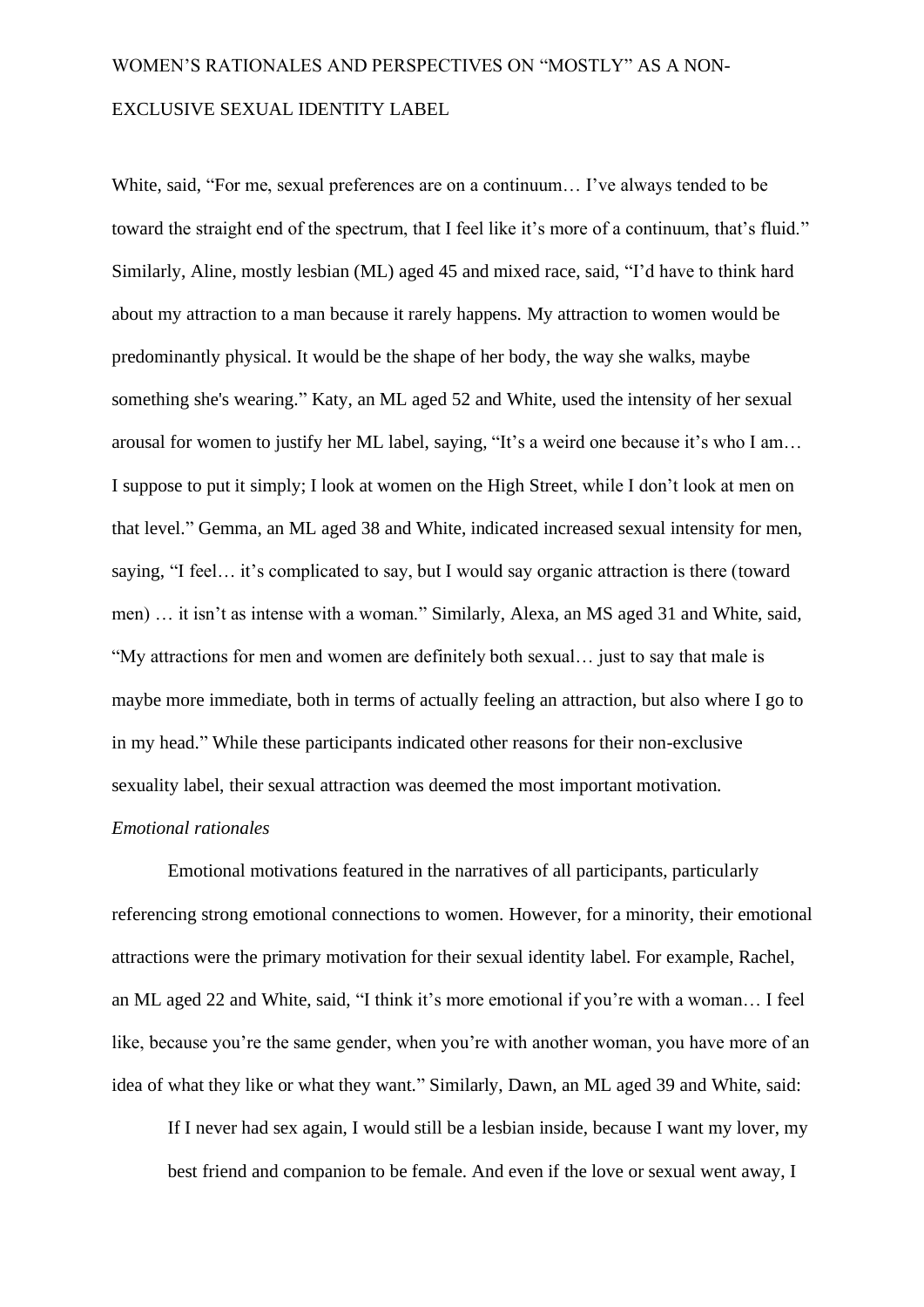would still seek a female for companionship. So that's what I would define as being lesbian.

When asked why she does not identify as exclusively lesbian, Dawn added, "I do find men attractive to a point, but I would never choose to be in a relationship with one now." The strong emotional bond toward women was also present for MS women, although this tended to be about emotional attraction with minimal sexual desire. For example, Kayleigh, aged 47 and black, said, "When I got into my late 20s, I started to question certain things, because I had a crush on a woman. I knew it was a proper crush, the way I'd had crushes in Junior High School on boys."

Emotional rationales for non-exclusive sexuality were often complex for MS women, including disconnect between sexual and romantic attractions. For example, Jennifer, aged 23 and White, said, "I think I see my sexuality as being sort of in two separate fields, almost, and I think one being the sort of romantic relationship, definitely mostly straight, but in the more sexual orientation, I think I'm mostly lesbian." The importance of current relationships for understanding non-exclusivity were emphasised, with Jennifer adding:

I've managed to make relationships with men last longer and I'm getting married to a man - that's why I would identify myself as mostly straight. But then I've always had much more passionately involved sexual relationships with women so I suppose mostly straight for the - in one regard - but in another, mostly lesbian, so I think I fall into both your categories in different fields.

Using language that re-inscribes a sex binary, Taylor, aged 30 and White, said:

I am pretty much attracted to… the opposite sex, but I also am a little attracted or find myself drawn to women - maybe not necessarily in a sexual way… Women, I'm not necessarily interested in the sexual part to them. I want to get to know them. I don't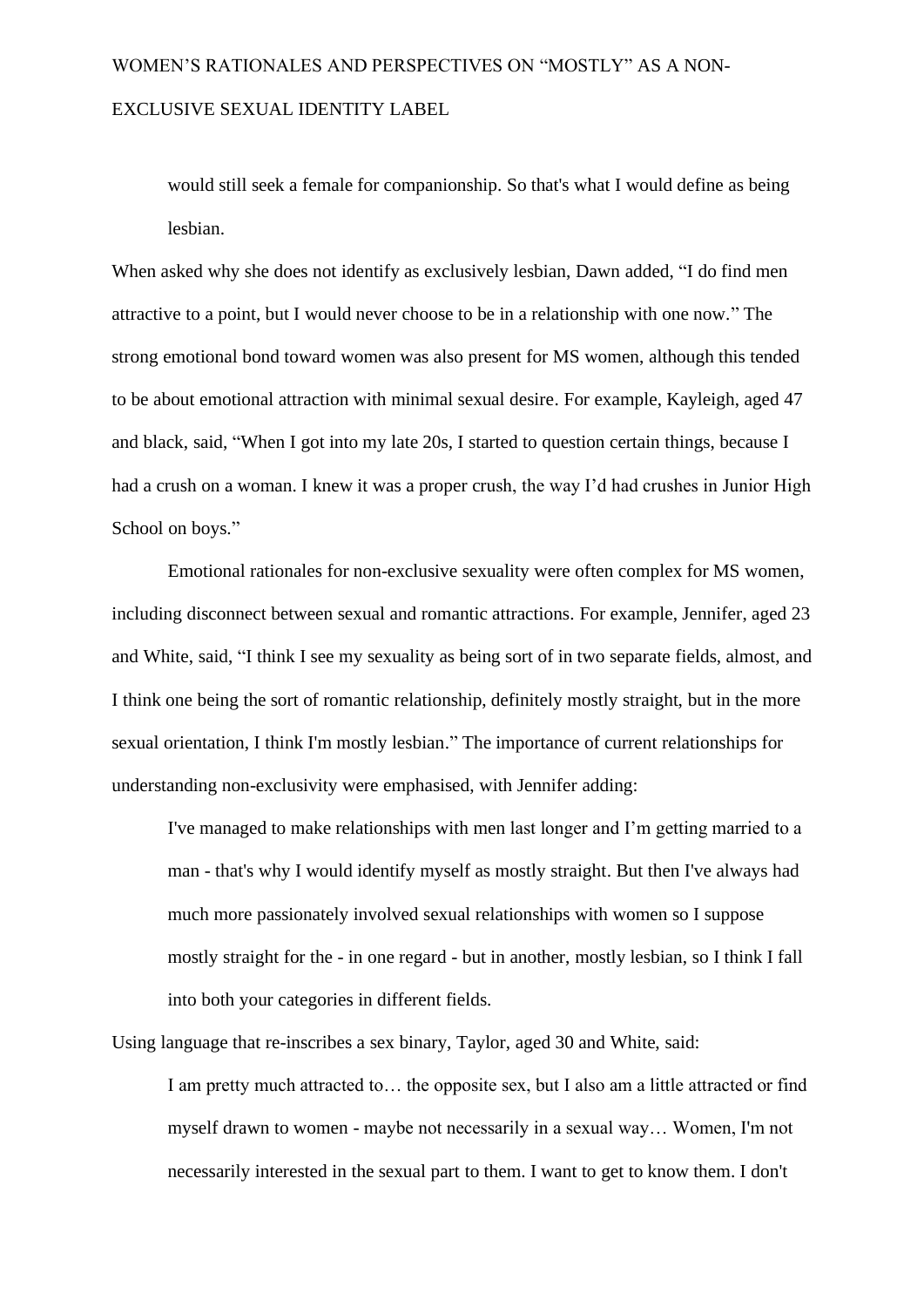know if that makes any sense, but I'm not necessarily interested in sexual parts.

Mostly I'm just looking to create like a very strong bond with them. Participants found it easy to talk about their emotional attractions and how this influenced their non-exclusive sexual identity, but found it difficult to make sense of their emotional attractions.

#### *Temporal rationales*

Rationales extended beyond sexual and emotional attractions. A small number of participants cited their previous relationships as justification for their sexually non-exclusive desires, stating they could not identify as straight if they had sexual or emotional experiences with their non-preferred sex in the past - relating their sexualities to issues of temporality. For example, Lorraine, an MS aged 21 and White said, "I know from previous experience my sexuality isn't confined to heterosexuality totally." Not wanting to delegitimize previous relationships, Emma, an MS aged 27 and White, said:

I've always been in straight relationships, apart from I had one relationship with a woman for two and a half years, which was totally unexpected. It's not something that I'd really considered before, and it's not something I've really considered since, either. But I can't possibly say that I'm totally straight, when I was in a serious relationship for such a long time.

Similarly, Ellen, an ML aged 56 and White said, "I'm finding it quite a struggle to imagine being sexually attracted to a man again, but having had relationships with men in the past, I don't think I can rule it out concretely." Participants also indicated that their temporal sexuality could relate to future experience and not wanting to close off any future opportunities. For example, Jennifer, an MS aged 23 and White said, "How can I know in the future that I won't swing back round on the dial and go more percentage the other way?"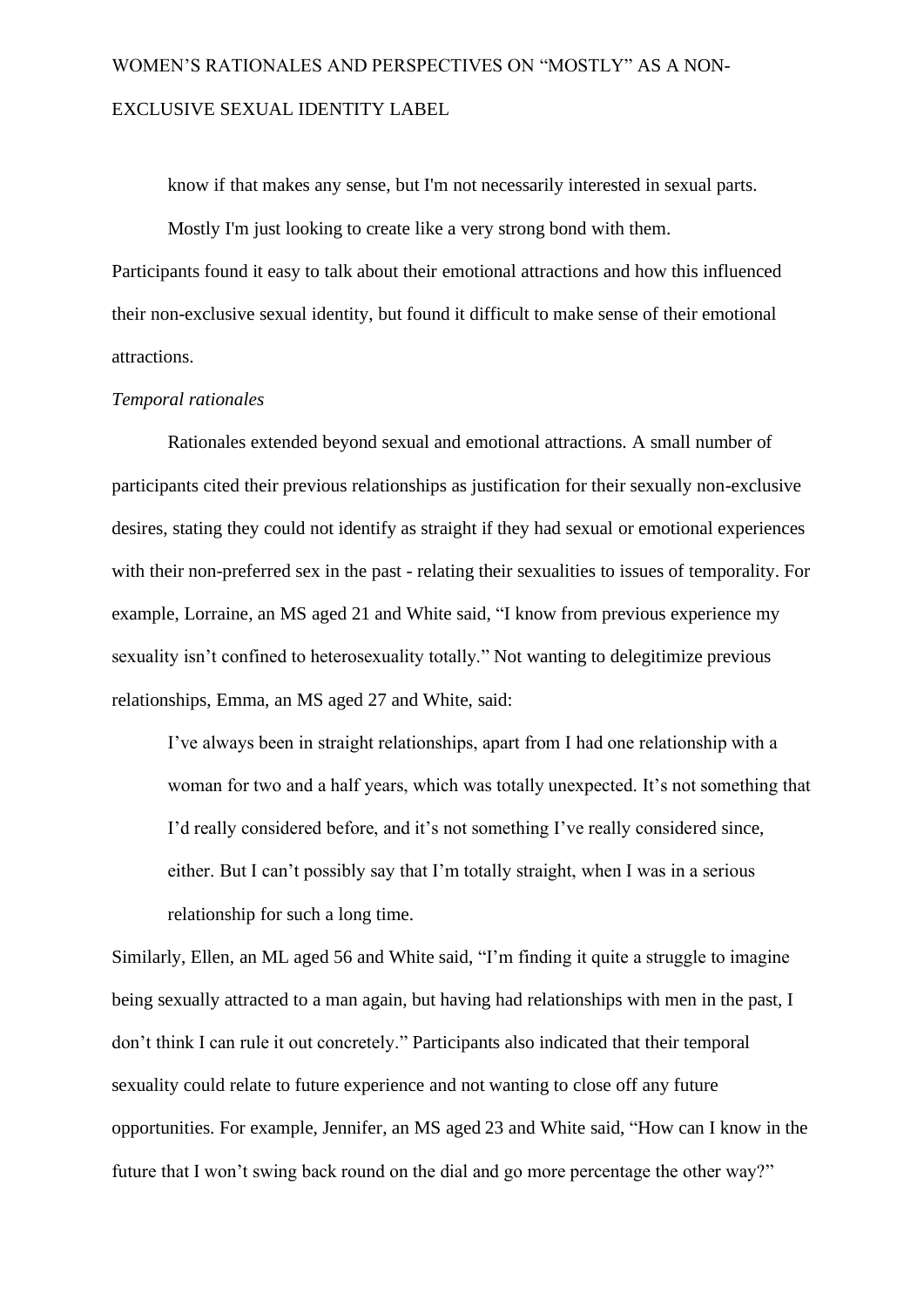Similarly, Rachel, an ML aged 22 and White, when asked if she would continue to identity as ML highlighted an openness to future experiences, saying, "I'm not sure, because I don't know what experiences I'm going to come up against in the future years." Temporal rationales are discussed more in relation to sexual fluidity later on.

#### *Exploring sexual identity labels*

When asked about their negotiation of sexual identity labels and experience of disclosing their sexuality, participants commented that they were often presumed to be bisexual by others. This often led to frustration for participants, leading to difficulties in explaining their sexuality. This theme explores the differences between MS/ML and bisexuality, sexuality as fluid, and the eschewing of sexuality labels.

#### *Differentiating from bisexuality*

All participants indicated that their non-exclusive desires were not accurately captured by the label "bisexual". Most participants perceived that bisexuality was an even split of attraction (both romantic and sexual) between men and women, whereas their nonexclusiveness included attraction to men and women but with a weighting toward one's preference. Here, sexuality was understood as being on a spectrum with participants placing themselves closer to one end of it than the other. For example, Laura, an MS aged 39 and White, said "I've always tended to be toward the straight end of the spectrum, that I feel [sexuality] is more of a continuum." Understanding sexuality as a spectrum and MS/ML participants positioning themselves near the end of these spectrums was summed up by Chris, an ML aged 27 and White, who said, "I see sexuality as a spectrum, which has exclusively attracted to the same sex [at one end] and exclusively attracted to the opposite sex at the other. I'd place myself at very nearly exclusively attracted to the same sex."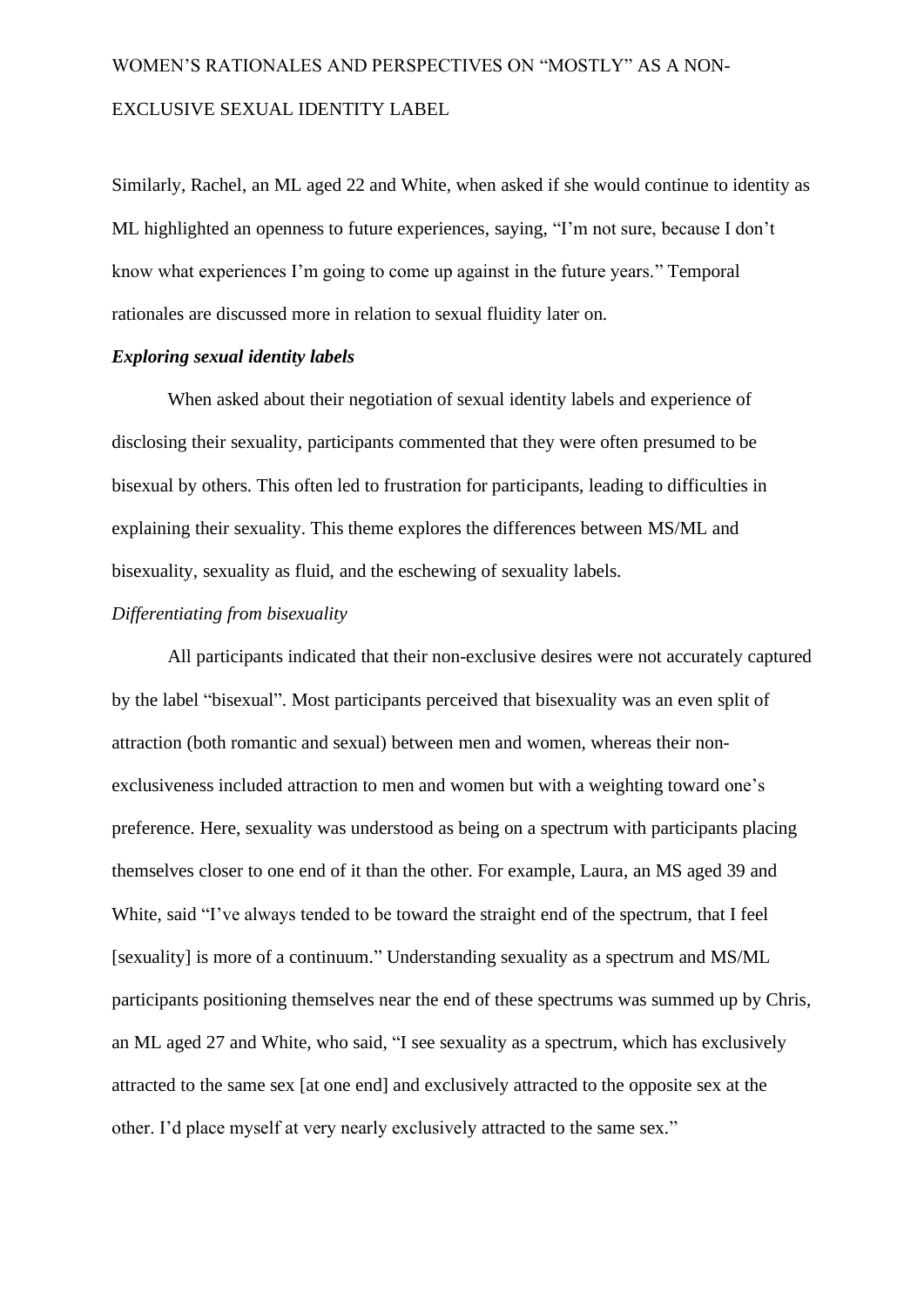Other participants framed sexuality as being on a spectrum but used different language to explain the difference. Rather than spectrum, the language of ratios and percentages were used, with weightings attached to them. For example, Aline, an ML aged 45 and White said, "For me, bisexual would be more of a 50:50 tendency toward either gender, whereas mostly lesbian would be about 75% attracted to women rather than men." Abby, an MS aged 20 and White, said:

I think if you're bisexual, it's very equal. You could go from a boy one day, to a girl the next and it would be very equal. But with mostly straight, it's like that little 30% in you that goes "yeah, I like women." But it's the other 70% that's toward men. Jennifer, an MS aged 23 said, "I think it sort of works in percentages. If you were to say bisexual to me, I think it's 50:50, but if you say mostly straight, I'd sort of see myself on a scale of being 30:70 or 60:40, something like that."

When expanding on the difference between bisexuality and MS/ML, some participants highlighted preferences for emotional relationships with one gender and preferences for sexual relationships with another gender. For example, Sophie, an ML aged 32 and White, said:

When I think of somebody who's bisexual they're definitely attracted to [both genders]. Also, I think usually they could probably have a relationship with someone of the same gender or somebody of [another] gender, whereas for me I don't know that I would be that interested in [a relationship with] somebody of the opposite sex.

Similarly, Amée, an MS aged 29 and White, said, "mostly straight or mostly lesbian would be that you prefer to be in relationships with, have sexual relationships with mostly of a particular sex, whereas bisexual is that you don't have that preference." She added, "I would

They might be a fleeting [attraction] rather than lasting.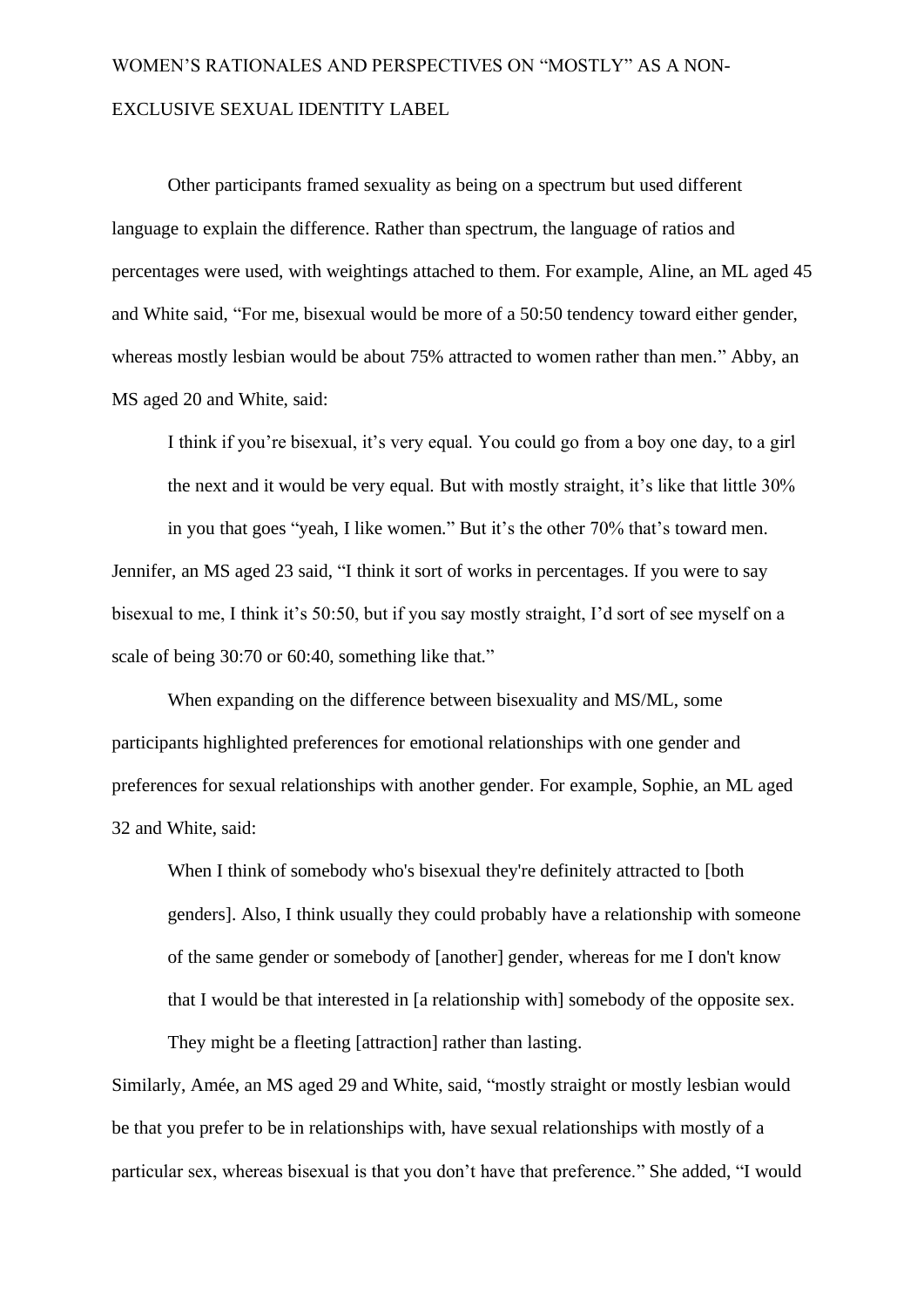naturally seek out men for a relationship, whereas if I was to identify as more in the middle [as bisexual], I suppose, then it would naturally occur with women as well." When asked why she identifies as ML and not bisexual, Dawn, aged 39 and White, said:

Hmm, that's tricky. I think it's about which people I want to spend the rest of my life with... if I was attracted to a man, and potentially fell in love with him, I wouldn't want a relationship with him.

While participants framed sexuality as on a spectrum, they recognised that an individual could place their emotional and sexual attractions at different points along this spectrum. This belief relates to the next sub-theme.

#### *Sexuality as fluid*

Related to temporal rationales for non-exclusive sexual orientation, most participants described their sexuality as a fluid construct which has the potential to change either over time or based on context. For example, Amée, an MS aged 29 and White, said, "I don't really see sexuality as falling into categories… I think it's all a bit contextual really… I always think my sexuality identity is a bit fluid." Similarly, Sarah an ML aged 22 and White, recognised the fluidity in her desires saying, "I think I identify [as a ML] because I don't want to label myself, because there's a fluidity there." Rachel, an ML aged 22 and White, highlighted the impact of the environment on her sexuality, saying, "I've not always identified as [ML], I think since I've been at university… because there's a lot more females here, I've tended to go more toward that, especially the societies I've been in." Two participants indicated that it was their monogamous relationship which was the deciding factor in their sexual fluidity, with Tracy, an MS aged 22 and White, saying, "I am in a longterm relationship, so that's the deciding factor", with Aline, an ML aged 45 and White, adding, "now I'm in a committed monogamous relationship, [sexually exploring] isn't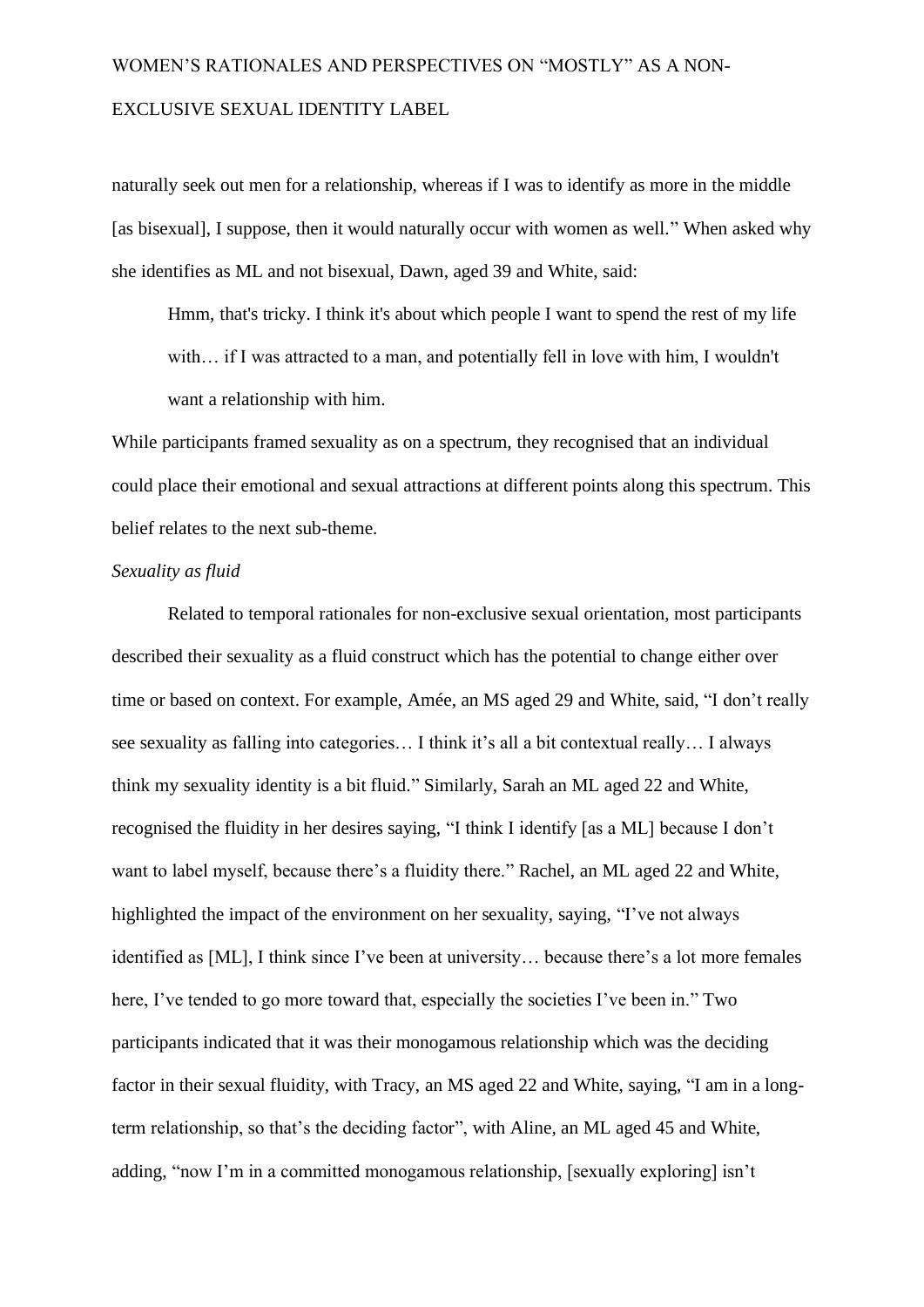something that would feature and it's not something that I would want anymore." Here, sexual fluidity was subsumed to monogamous relationships.

Focussing on the change over time, Alexa, an MS aged 31 and White, said there is "a chance her sexuality could shift more toward bisexual." Erin, an MS aged 46 and White, said, "I wouldn't want to predict the future, you know?" Laura, an MS aged 39 and White, summarised this view of sexuality as fluid, saying:

My sexuality had already moved along the spectrum and it wouldn't be something that would surprise me if it changed again, over the course of a life I suppose. I think you change and go with what happens in your life and I wouldn't be…. I wouldn't feel entrenched one way or the other.

Fluidity was experienced by both MS and ML women, with some women placing more emphasis on the contextual shifts compared with temporal shifts.

#### *Valuing "mostly" and eschewing identity labels*

Participants for this study were recruited through adverts which advertised for women with non-exclusive sexualities, and then provided more information about what that meant using the terms mostly straight and mostly lesbian. For most participants, this was the first time they had engaged with the mostly label. In discussions, the mostly label was praised as providing an accurate way of reflecting their sexuality. For example, Jay, an MS aged 19 and White, said, "I've never heard the term "mostly straight", but now you've said it, it makes sense, because nine times out of ten, it's men I'm attracted too." Similarly, Rachel, an ML aged 22 and White, had not used the term to describe her sexuality before, but said ML was "an accurate identifier of [her] sexuality." Adding mostly to the sexual identity labels already commonly understood (i.e. straight/lesbian) provided enough information for others to comprehend.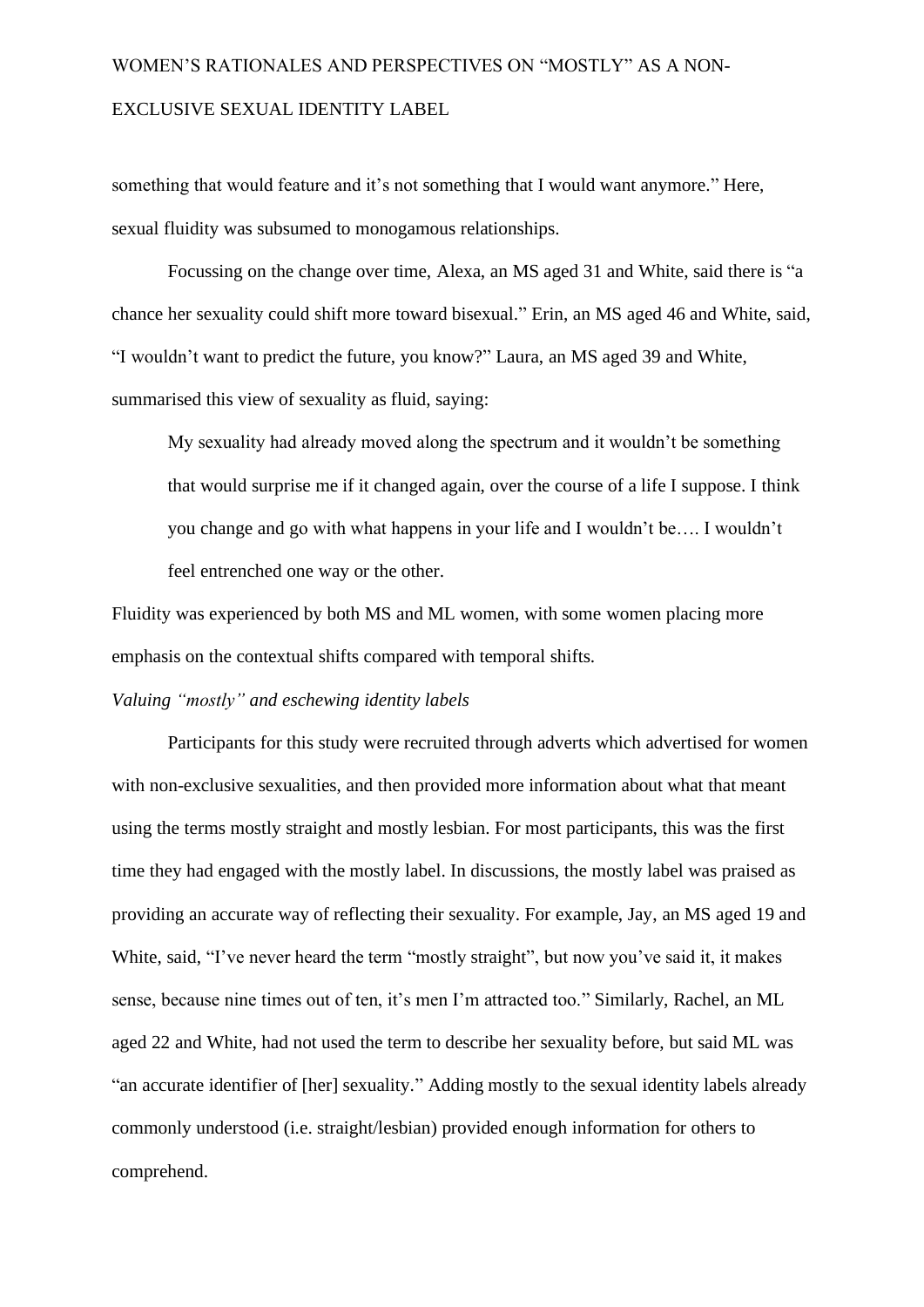However, half of participants preferred not to use sexual identity labels or expressed frustration at the predominant sexuality identity labels (straight; bisexual; lesbian). Here, sexuality was viewed as fluid and not defined by labels; yet, there was some recognition that the term MS/ML is a helpful category to explain non-exclusive sexual orientation. For example, Sarah an ML aged 22 and White, said, "I don't see mostly lesbian as a label, it's just a description, because you're not tied down… But it always just comes down to labels, and I just don't want to be one." Gail, an MS aged 37 and White, said:

I'm probably quite open. I've never really categorised myself as one or the other. I've never really thought I'm straight now, but I don't actually like the terms, if that makes sense… It's quite like, you're not quite bi… It's like, why do I have to have labels? Can't I just be accepted as this?

Similarly, Jay an MS aged 19 and White, said, "I don't really give myself a sexual identity label; it's whoever it happens to be at the time really." Sarah, an ML aged 22, when asked why she identified as sexually non-exclusive, said:

I don't want to label myself, because there's a fluidity. I don't want to be straight and I don't want to be lesbian…I don't think it's fair to say either bisexual or pansexual. I just am. I'm [Participant name], I'm me, rather than a label.

Highlighting a trend in youth cultures, Rachel, an ML aged 22 and White, said, "When I came to university, nobody cared about my sexuality, and I was quite open about it. You never really have to define or put a label on anything."

Recognising the practicality of labels, Eleanor, an ML aged 21 and White, said, "It's all hard to distinguish, bisexual or lesbian as terms don't seem right for me. I say that I'm lesbian but even though the word doesn't totally fit, it feels more practical sometimes." Erin, an MS aged 46 and White, said, "I did sort of toy with the bisexual identification, sort of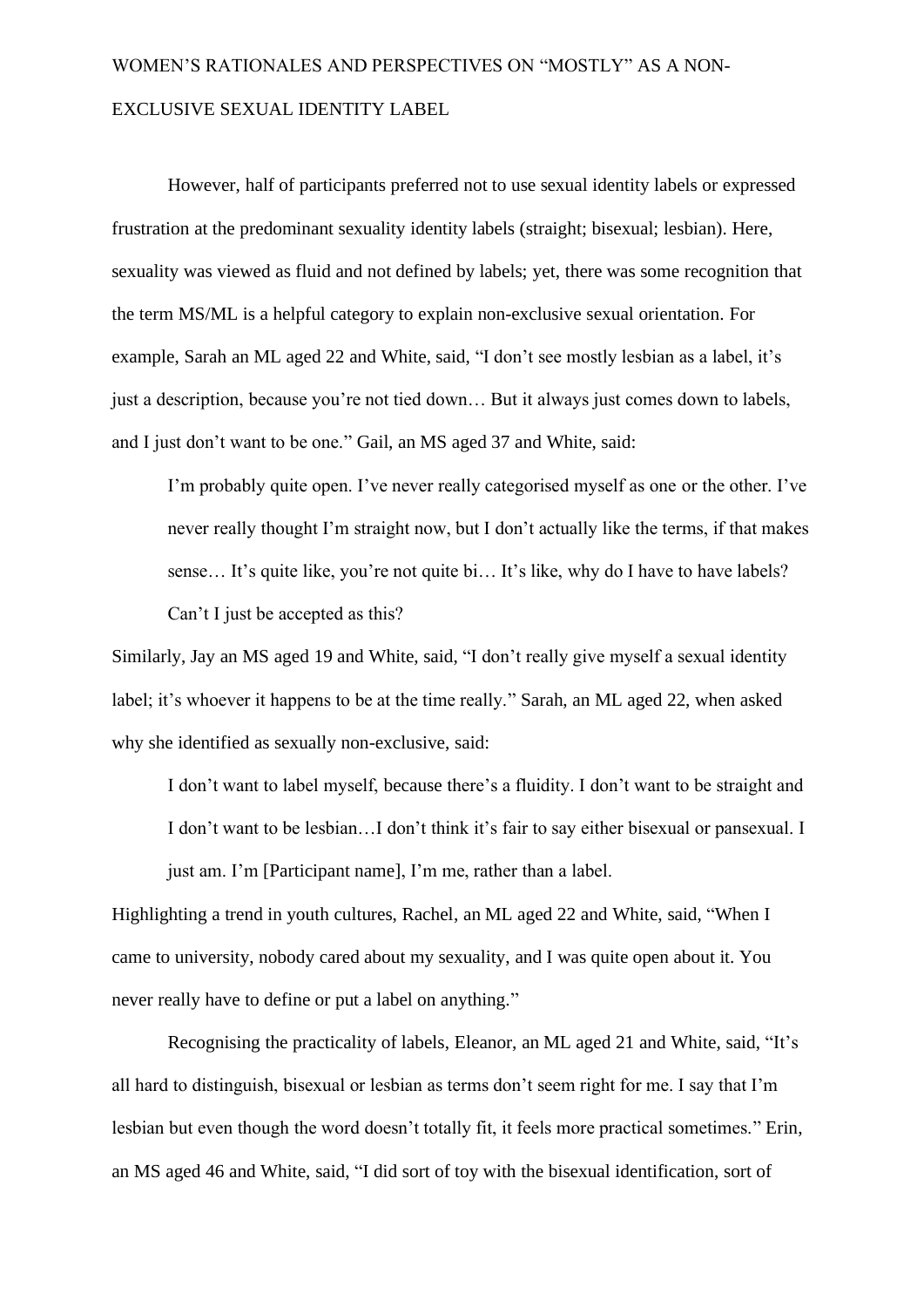about 20 years ago, because it seemed to be the way one had to talk." However, Erin became frustrated with labels eventually, saying, "I became much more comfortable with the idea of, "actually, it's probably more a spectrum" and labels didn't actually matter."

When participants were able to find labels or descriptions that allowed them to explain their sexuality to others, problems were still encountered related to how other people framed their sexuality. For example, Jay, an MS aged 19 and White, said, "I say I'm straight, but I like women too. [Others] then say, oh, you're just bisexual." Similarly, Eleanor, an ML aged 21 and White, said how because of previous relationships "people will assume that I'm bisexual." Participants' non-exclusive sexuality was subsumed within a bisexual label and its associated meanings. For example, when Sarah, an ML aged 22 and White, came out as nonexclusive to others, she stated how, "there were quite negative connotations with it and people assumed you'd just be up for threesomes and stuff like that… because you're bisexual, you're sort of an alien." The assumption of sexual promiscuity related to a nonexclusive sexuality was also highlighted by other participants, with Abby, an MS aged 20 and White, saying that there was an "automatic" assumption of threesomes when she came out to her partner, while Gail, an MS aged 37 and White, said when her partners first reaction when she disclosed was how "he went on about threesomes."

#### **Discussion**

The current study has explored the rationales and perspectives of women who identify as either mostly straight or mostly lesbian. Participants described "mostly" as a unique nonexclusive sexual identity differing from heterosexual/lesbian and bisexual. Participants' reasons for a mostly identity were grouped into sexual, emotional and temporal factors. Importantly, participants highlighted the need for recognition of their non-exclusive sexuality, highlighting the utility of mostly as means of achieving this goal. Problematically,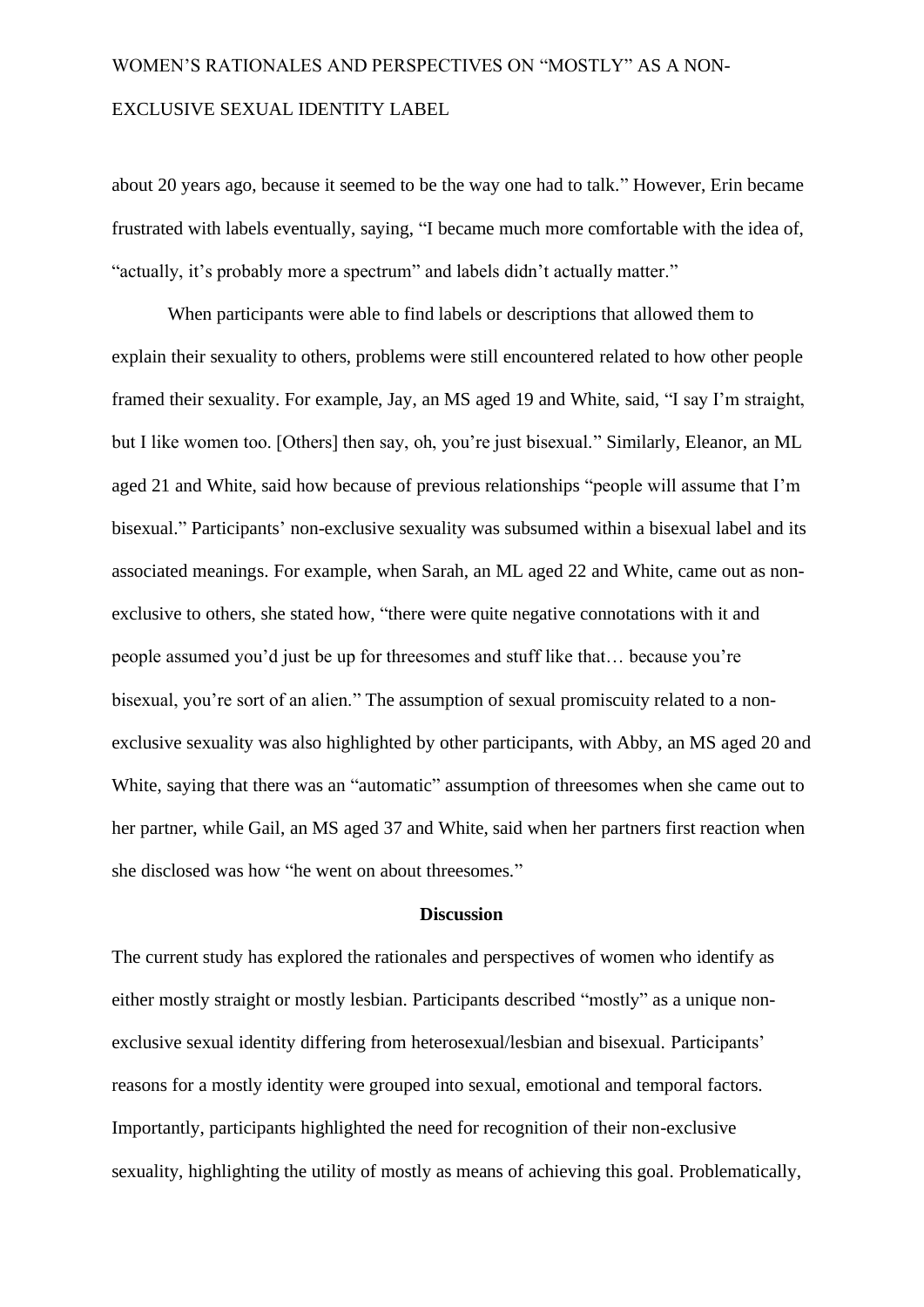some participants did this while implicitly re-inscribing a gender binary, referring to the "opposite" sex or gender in their answers (see Galupo et al., 2016). Finally, a broader frustration of using sexual identity labels was highlighted. This frustration can be interpreted as problematic in a context where bisexuality is often stigmatized and not seen as a legitimate sexual identity (Dyar, Lytle, London & Levy, 2017; Jen, 2019), yet this recognition needs to be balanced alongside the evidence that women with non-exclusive sexualities do not find the label "bisexual" accurately describes their sexual and emotional desires (Galupo et al., 2017).

Participant narratives are similar to those described in McCormack and Savin-Williams (2018) study of non-exclusive men. They documented four rationales for identification with a non-exclusive sexuality for men: sexual, romantic, intellectual and internalised homophobia. The current study supports sexual and romantic rationales. There are also clear links between the temporal rationale described by participants and the intellectual rationale described by McCormack and Savin-Williams – both samples discussed previous relationships as justifications for their sexual identity and highlighted potential future changes. Yet the intensity of the women's narratives around past relationships highlighted how central emotionality and affectional components of sexuality were for them—mirroring research on the importance of emotion to women's sexuality (Diamond, 2008b); this contrasts with McCormack and Savin-Williams' participants who focussed more on not limiting themselves intellectually to one sex, particularly after reading queer/feminist scholarship at university. Narratives of internalized homophobia were not present in our sample, and this can partly be explained by levels of homophobia experienced by different sexes (Herek, 1988) and the different geographical contexts.

Participants in this study described their sexuality falling on a spectrum or fluid, mirroring previous research (Diamond, 2008b; Galupo, Davis, Grynkiewiez & Mitchell,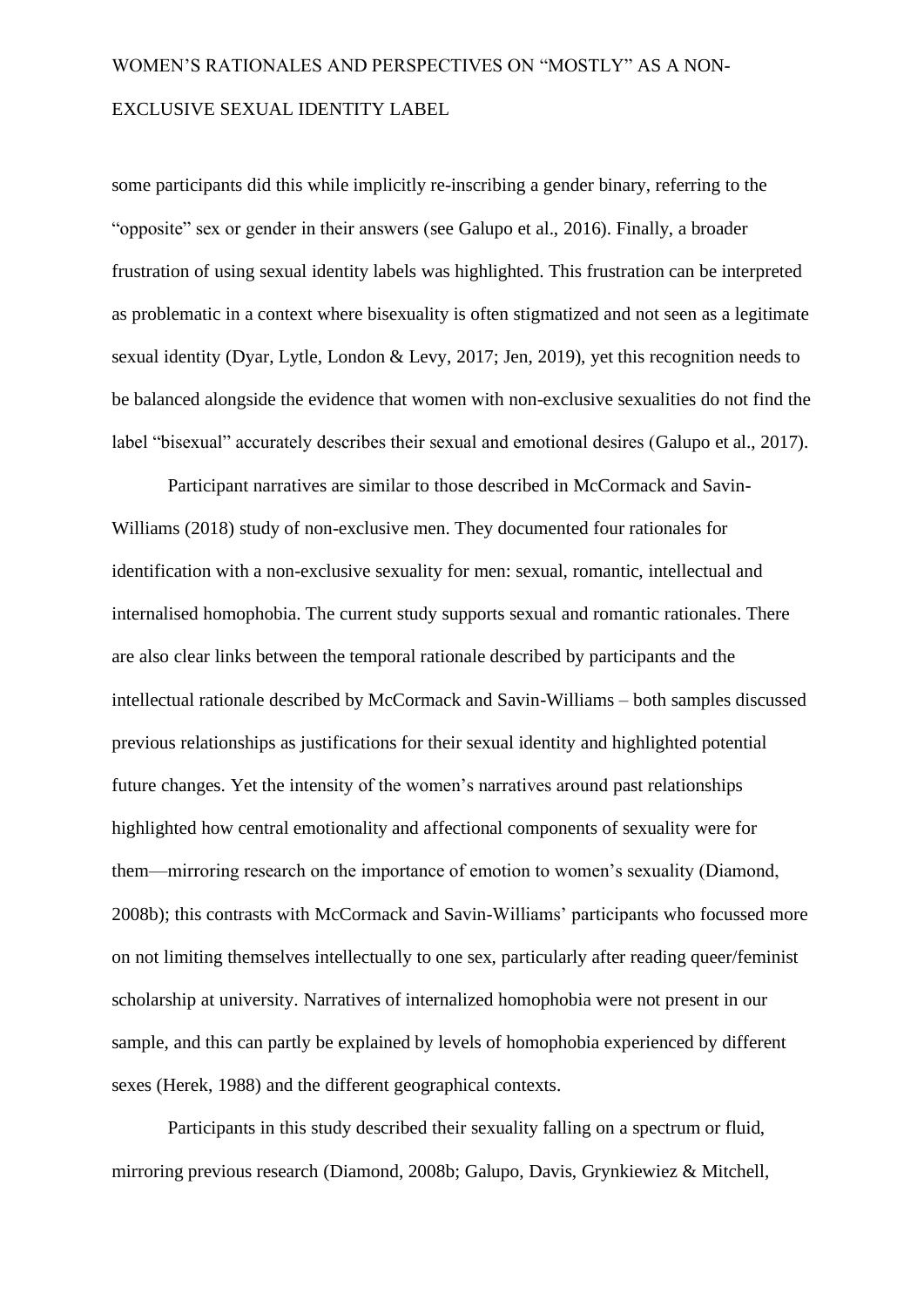2014; Savin-Williams, 2017). Interestingly, the language used by participants to describe their sexuality – of ratios and percentages – uses heuristics that frame sexuality as a continuum, not as categorical. Implicit within participant narratives is a perception of sexuality as a continuum that one can move along, or a scale that is dependent not just on sexual desires but on emotional attractions and personal histories. By focussing on women's sexual fluidity in terms of non-exclusivity, rather than change over time, the potential value of the mostly label was recognized and the literatures on female non-exclusivity and research on mostly sexualities were brought into productive discussion.

Reflective of a broader movement, particularly in youth cultures (McInroy & Craig, 2018; White, Moeller, Ivcevic & Brackett, 2018), some participants expressed frustration in using traditional identity labels. A mostly identity label could provide participants with a more accurate way of representing their desires, yet they still often had to provide an explanation about their sexual identity label, such as differentiating between emotion and sexual attraction. Participants' frustrations and need to provide a description about their sexual identity is reflective of previous research on individuals who identify as sexually nonexclusive (Galupo et al., 2014) and younger generations of bisexuals (McCormack, Wignall and Anderson, 2015). However, eschewing sexual identity labels is an uneven process within society, with some individuals finding power or comfort in a sexual identity label (Hammack et al., 2019); indeed, Budnick (2016) argues that rejecting the queering of identity categories is often done from a position of privilege, connecting with the concern that such positioning can further marginalize bisexuality (see Dyar et al, 2017).

These shifting identifications with identity categories, and the desire to use labels beyond the traditional tripartite model can also be understood through identity process theory (Breakwell, 1986). An integrative framework by which to consider how identity connects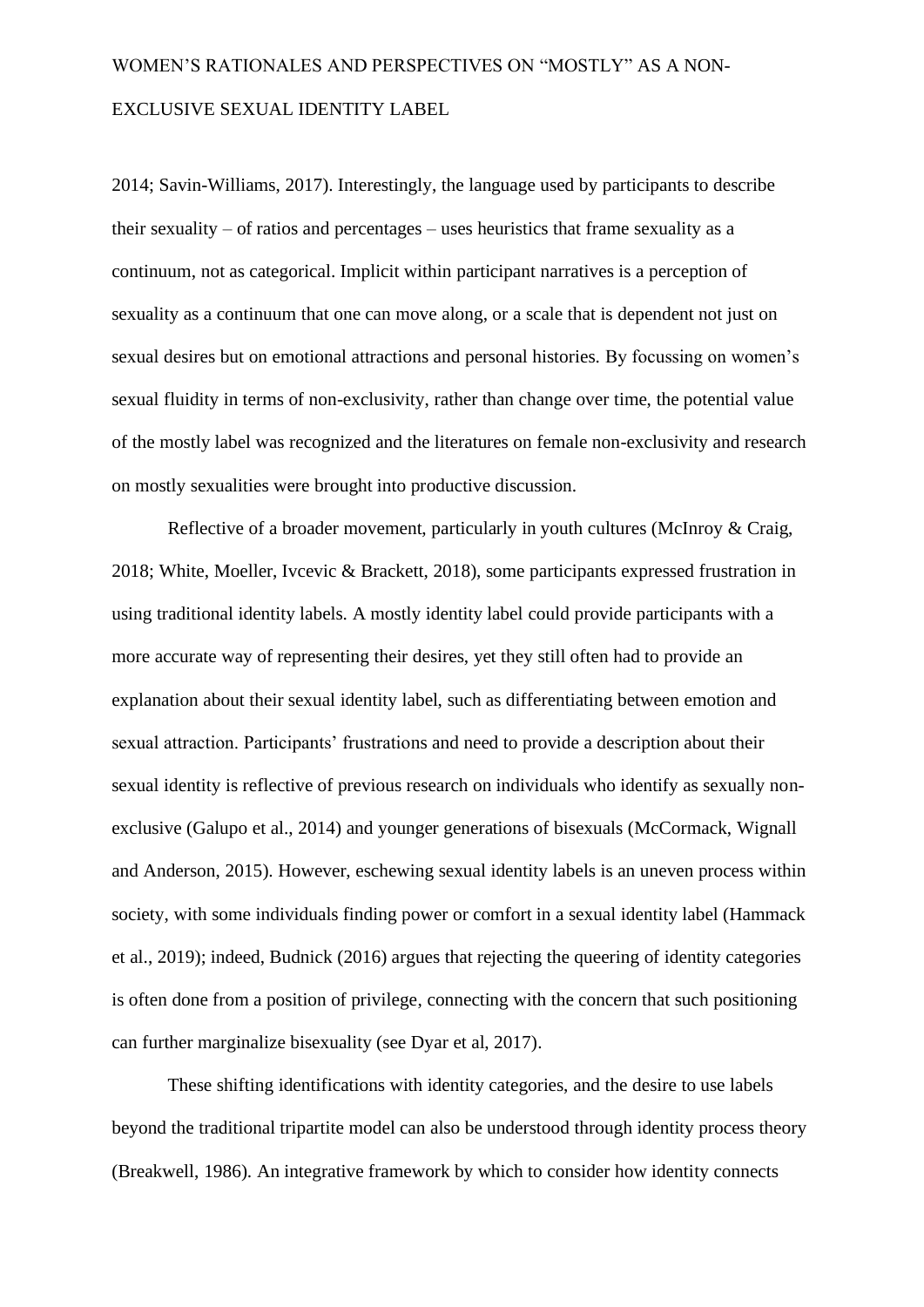with social change and social action. One key concept is the assimilation-accommodation process, which refers to "the absorption of new information in the identity structure…and the adjustment which takes place in order for it to become part of the structure" (Jaspal 2014, p. 4). Participants' negotiation of non-exclusive sexualities can be understood as part of this process, with the frustration expressed being part of a coping strategy to deal with the perceived threat of differing from both the heterosexual norm and the tri-partite model of sexuality.

This study provides further support for the need to move beyond a tripartite model of sexuality (Savin-Williams, 2014) which does not account for the complexity of the intersections of sexual and emotional desire which can change over time (Diamond, 2008b). The use of the mostly label (and other similar terms) can be seen as a challenge to the tripartite model of sexuality because it indicates that these categories do not account for participants' experiences of sexual and romantic desire. Given the importance of narratives and story-telling to make sense of sexuality (Plummer, 2002), the mostly labels can be seen as narrative labels by which participants with non-exclusive sexualities make sense of their fluid desires and relationships in a context where the tripartite model of sexuality holds resonance for participants but does not accurately capture their sexualities. By contesting these identity categories and pushing at the boundaries with the "mostly" label, participants are practicing what Cohler and Hammack (2009, p. 453) describe as "narrative engagement" and challenging the master narrative around sexual identity.

The current study is not without its limitations. Given the lack of research into mostly lesbians, this study is exploratory in scope; further research needs to recruit more mostly lesbian women to better understand their experiences, from both qualitative and quantitative perspectives. Our sample is predominantly White British – more research is needed into the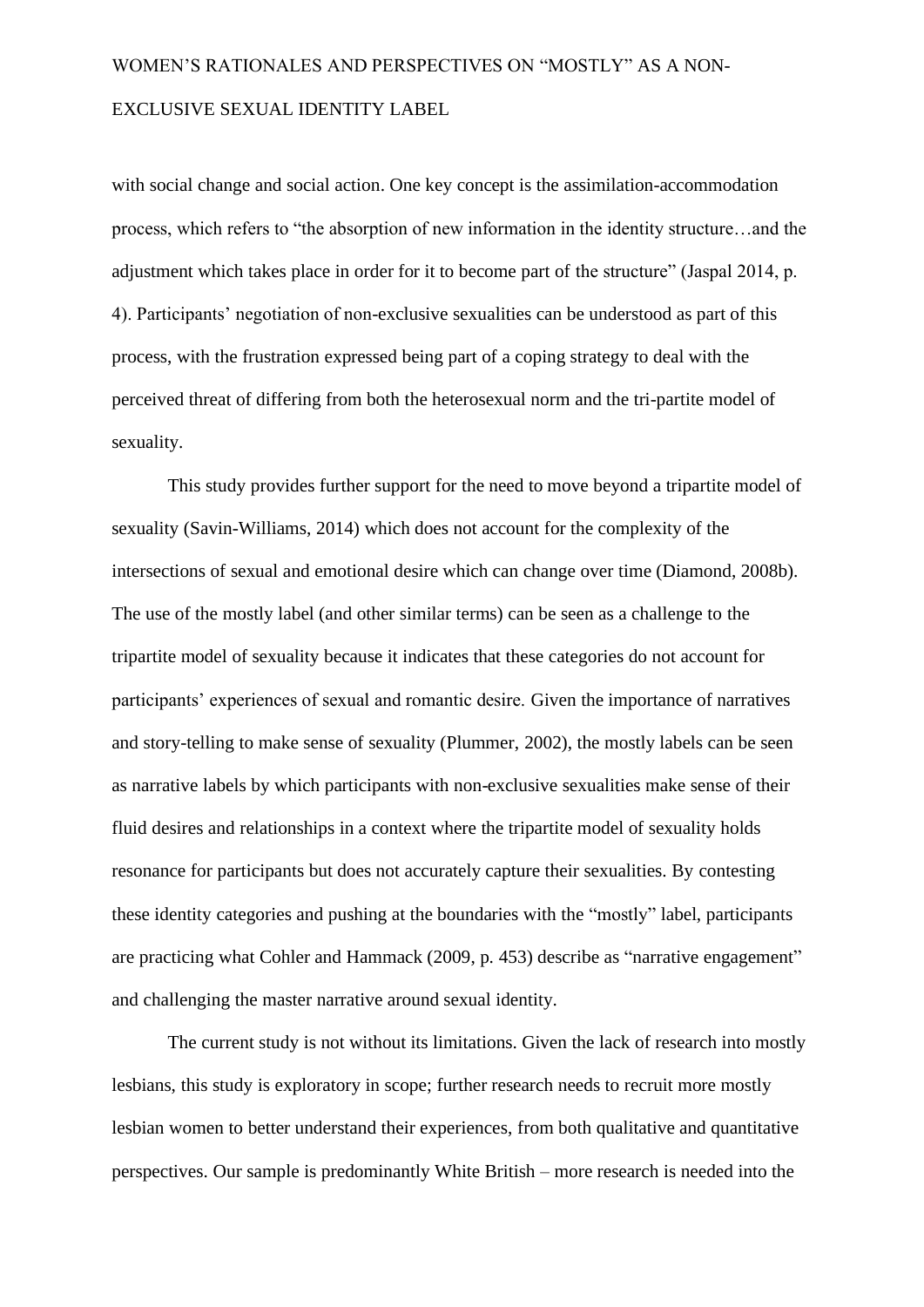experiences of sexually non-exclusive women from a range of ethnic and geographical backgrounds to understand the impact of intersectionality. Our sample had a varied age range; while this can be viewed as a strength, it should also be acknowledged as a limitation given that different age cohorts can experience societal changes differently (see McCormack et al., 2015).

The current study provides the first qualitative insight into the experiences of nonexclusive women who can be classified as mostly lesbian and provides a greater insight into the experiences of non-exclusive women who can be classified as mostly straight. The study identifies motivations for a non-exclusive sexuality label and provides distinctions between bisexuality and a mostly label, emphasising the need to not to amalgamate "mostly" women into either the bisexual category or an exclusive category.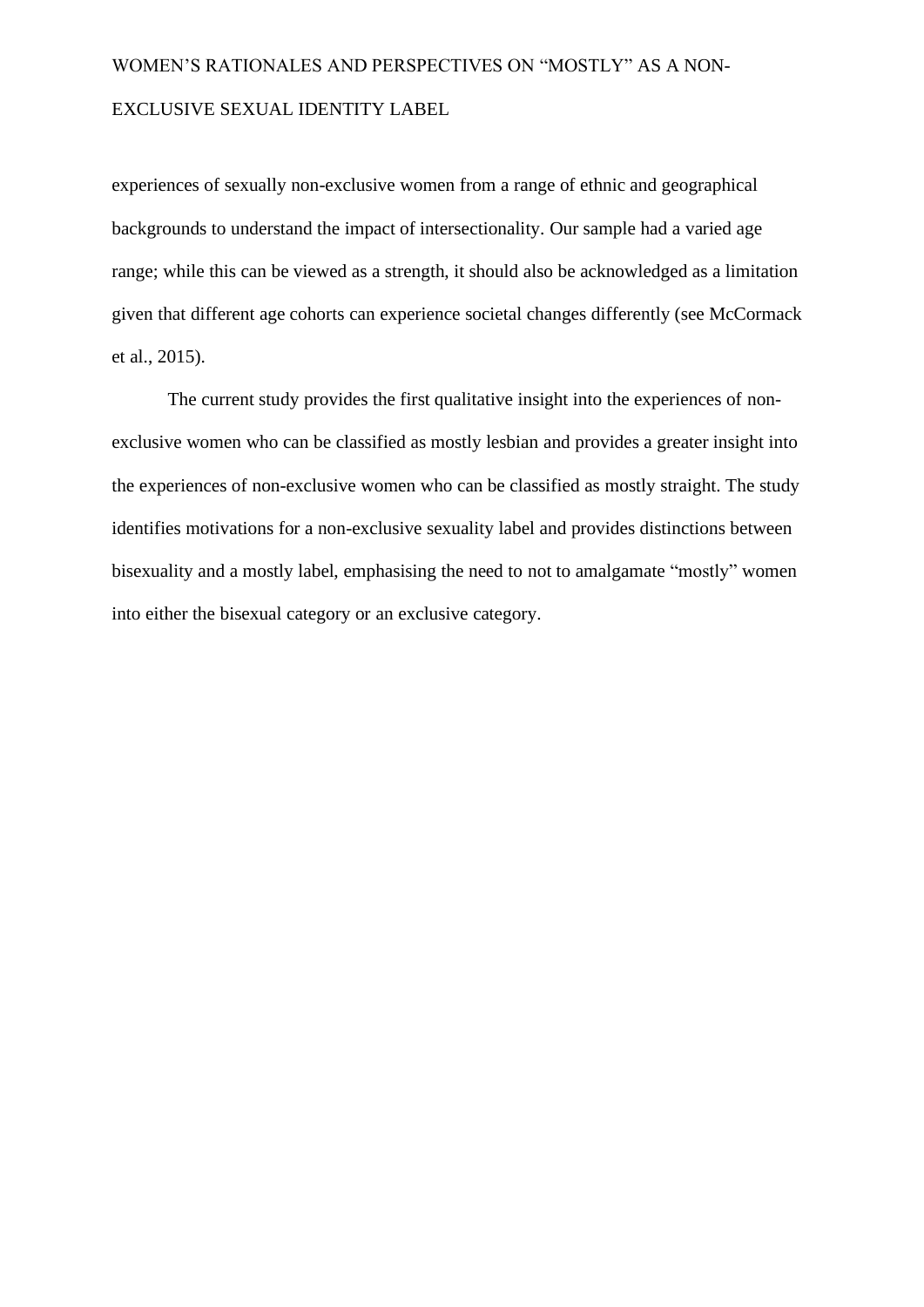#### References

- Alarie, M., & Gaudet, S. (2013). "I don't know if she is bisexual or if she just wants to get attention": Analyzing the various mechanisms through which emerging adults invisibilize bisexuality. *Journal of Bisexuality, 13*(2), 191–214. doi:10.1080/15299716.2013.780004
- Anderson, E. (2008). "Being masculine is not about who you sleep with...:" Heterosexual athletes contesting masculinity and the one-time rule of homosexuality. *Sex Roles*, *58*(1-2), 104-115. doi:10.1007/s11199-007-9337-7
- Anderson, E., & McCormack, M. (2016). *The changing dynamics of bisexual men's lives: Social research perspectives.* London, UK: Springer.
- Bailey, J., Vasey, P., Diamond, L., Breelove, S., Vilain, E., & Epprecht, M. (2016). Sexual orientation, controversy, and science. *Psychological Science in the Public Interest, 17*(2), 45-101. doi: 10.1177/1529100616637616
- Baumeister, R. (2000). Gender differences in erotic plasticity: The female sex drive as socially flexible and responsive. *Psychological bulletin, 126*(3), 347-374. doi:10.1037/0033-2909.126.3.347.
- Boislard, M. A., van de Bongardt, D., & Blais, M. (2016). Sexuality (and lack thereof) in adolescence and early adulthood: A review of the literature. *Behavioral Sciences, 6*(1), 8. doi:10.3390/bs6010008.
- Braun, V., & Clarke, V. (2006). Using thematic analysis in psychology. *Qualitative Research in Psychology, 3*(2), 77-101. doi:10.1191/1478088706qp063oa

Breakwell, G. (1986). *Coping with threatened identities*. London, UK: Methuen.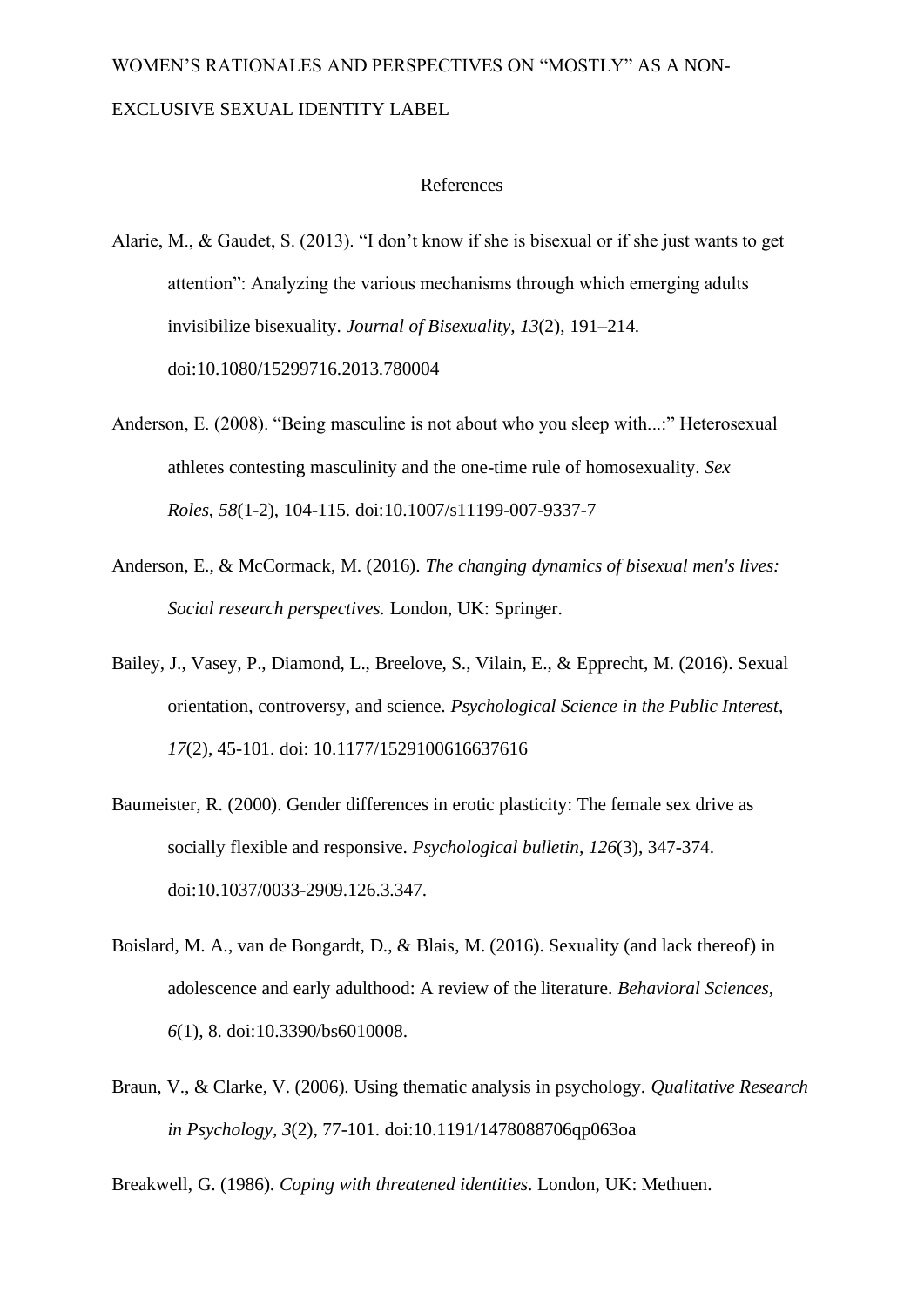- Brooks, K., & Quina, K. (2009). Women's sexual identity patterns: Differences among lesbians, bisexuals, and unlabeled women. *Journal of Homosexuality*, *56*(8), 1030- 1045. doi:10.1080/00918360903275443.
- Budnick, J. (2016). "Straight girls kissing"? Understanding same-gender sexuality beyond the elite college campus. *Gender & Society, 30*(5), 745-768. doi:10.1177/0891243216657511.
- Calzo, J., Masyn, K., Austin, S., Jun, H., & Corliss, H. (2017). Developmental latent patterns of identification as mostly heterosexual versus lesbian, gay, or bisexual. *Journal of Research on Adolescence, 27*(1), 246-253. doi:10.1111/jora.12266
- Carrillo, H., & Hoffman, A. (2018). Straight with a pinch of bi. *Sexualities, 21*(1-2), 90-108. doi:10.1177/1363460716678561.
- Cohler, B. J., & Hammack, P. L. (2009). Lives, times, and narrative engagement. The story of sexual identity: Narrative perspectives on the gay and lesbian life course. In P. Hammack & B. Cohler (Eds.) *The story of sexual identity* (pp. 453-465). New York, NY: Oxford University Press.
- Diamond, L. (2008a). Female bisexuality from adolescence to adulthood: results from a 10 year longitudinal study. *Developmental Psychology, 44*(1), 5-14. doi:10.1037/0012- 1649.44.1.5.
- Diamond, L. (2008b). *Sexual fluidity*. Cambridge, Massachusetts: Harvard University Press.
- Diamond, L. (2016). Sexual fluidity in male and females. *Current Sexual Health Reports, 8*(4), 249-256. doi: 10.1007/s11930-016-0092-z.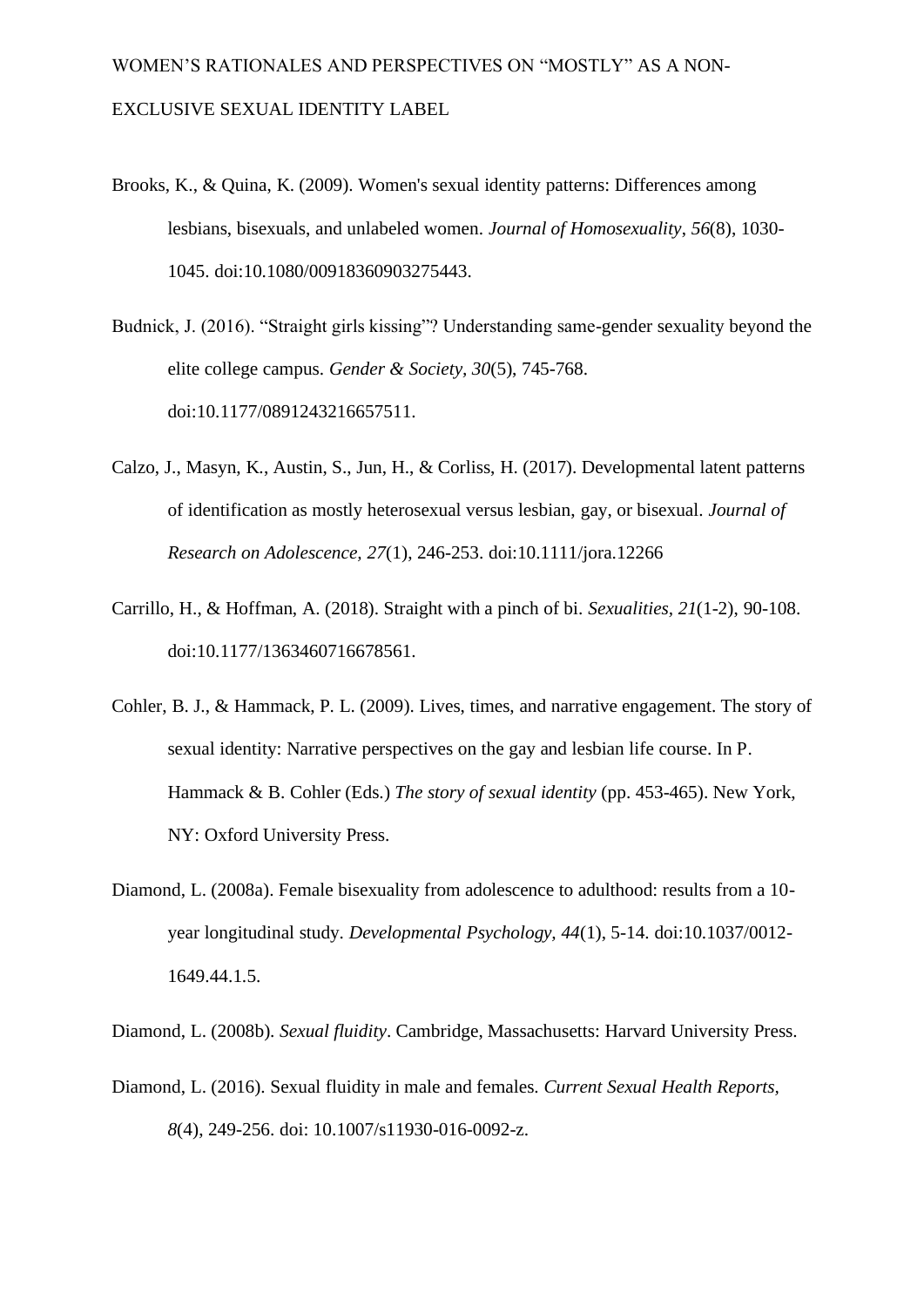- Dyar, C., Lytle, A., London, B., & Levy, S. R. (2017). An experimental investigation of the application of binegative stereotypes. *Psychology of Sexual Orientation and Gender Diversity, 4*(3), 314-327. doi:10.1037/sgd0000234
- Fish, J., Watson, R., Porta, C., Russell, S., & Saewyc, E. (2017). Are alcohol‐related disparities between sexual minority and heterosexual youth decreasing? *Addiction, 112*(11), 1931-1941. doi:10.1111/add.13896
- Galupo, M., Davis, K., Grynkiewiez, A., & Mitchell, R. (2014). Conceptualization of sexual orientation identity among sexual minorities: Patterns across sexual and gender identity. *Journal of Bisexuality, 14*(3-4), 433-456. doi:10.1080/15299716.2014.933466
- Galupo, M., Henise, S.B. & Mercer, N.L. (2016). "The labels don't work very well": Transgender individuals' conceptualizations of sexual orientation and sexual identity. *International Journal of Transgenderism*, *17*(2), 93-104. doi:10.1080/15532739.2016.1189373
- Galupo, M., Mitchell, R., & Davis, K. (2015). Sexual minority self-identification: Multiple identities and complexity. *Psychology of Sexual Orientation and Gender Diversity, 2*(4), 355. doi:10.1037/sgd0000131
- Galupo, M., Ramirez, J., & Pulice-Farrow, L. (2017). "Regardless of their gender": Descriptions of sexual identity among bisexual, pansexual, and queer identified individuals. *Journal of Bisexuality, 17*(1), 108-124. doi:10.1080/15299716.2016.1228491.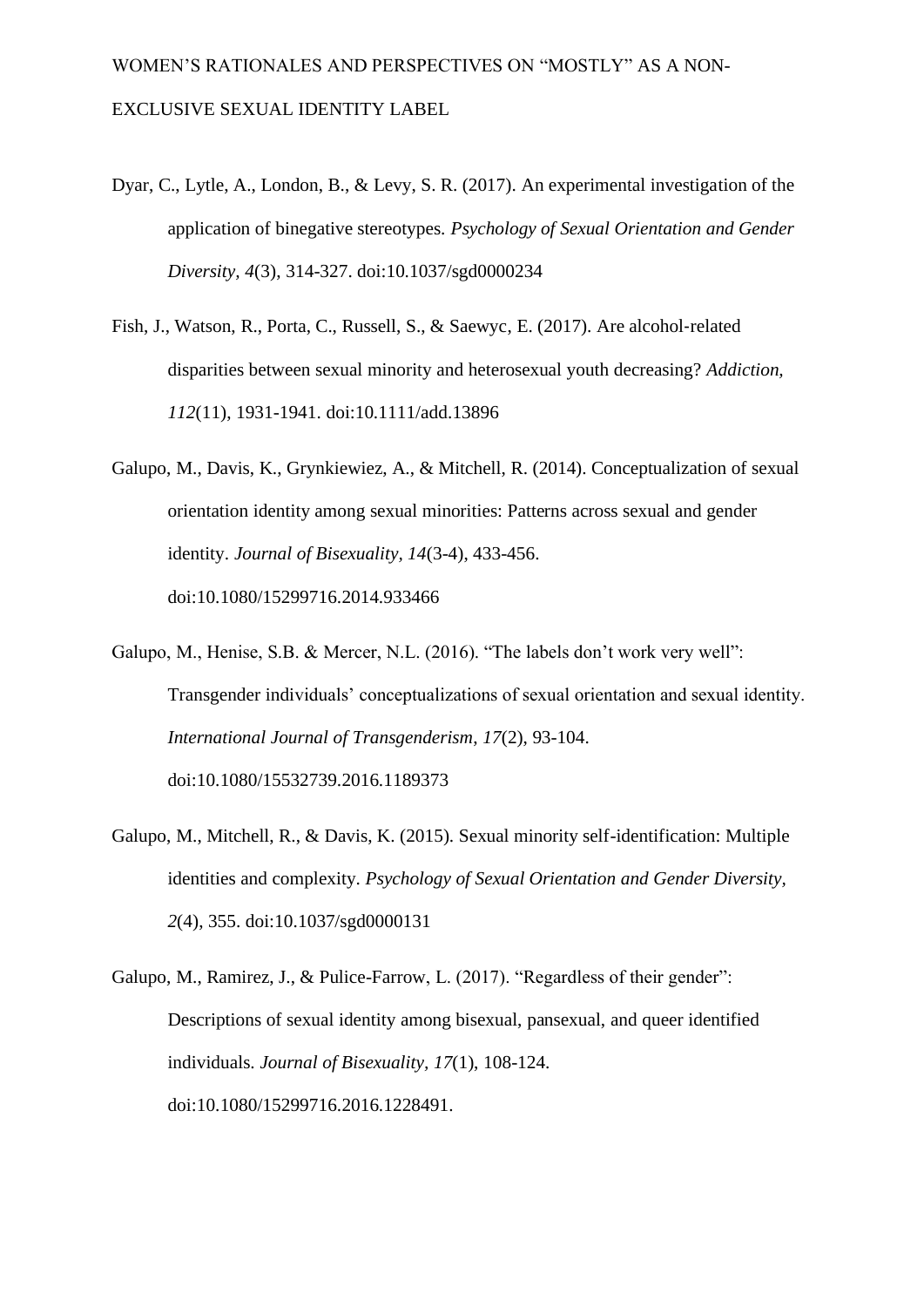- Gangestad, S., Bailey, J., & Martin, N. (2000). Taxometric analyses of sexual orientation and gender identity. *Journal of Personality and Social Psychology*, *78*(6)*,* 1109-1121. doi:10.1037/0022-3514.78.6.1109
- Gonzalez, K., Ramirez, J., & Galupo, M. (2017). "I was and still am": Narratives of bisexual marking in the #StillBisexual campaign. *Sexuality & Culture, 21*(2), 493-515. doi:10.1007/s12119-016-9401-y.
- Hammack, P. & Cohler, B. (Eds.). (2009). *The story of sexual identity: Narrative perspectives on the gay and lesbian life course.* New York, NY: Oxford University Press.
- Hammack, P., Frost, D., & Hughes, S. (2019). Queer intimacies: A new paradigm for the study of relationship diversity. *The Journal of Sex Research, 56*(4-5), 556-592. doi:10.1080/00224499.2018.1531281
- Hayfield, N., & Jowett, A. (2017). Bisexualities and non-binary sexualities: Reflecting on invisibility, erasure and marginalisation. *Psychology of Sexualities Review, 8*(2), 1-5.
- Herek, G. (1988). Heterosexuals' attitudes toward lesbians and gay men: Correlates and gender differences. *Journal of Sex Research, 25*(4), 451-477. doi:10.1080/00224498809551476.
- Hertlein, K., Hartwell, E., & Munns, M. (2016). Attitudes toward bisexuality according to sexual orientation and gender. *Journal of Bisexuality, 16*(3), 339-360. doi:10.1080/15299716.2016.1200510.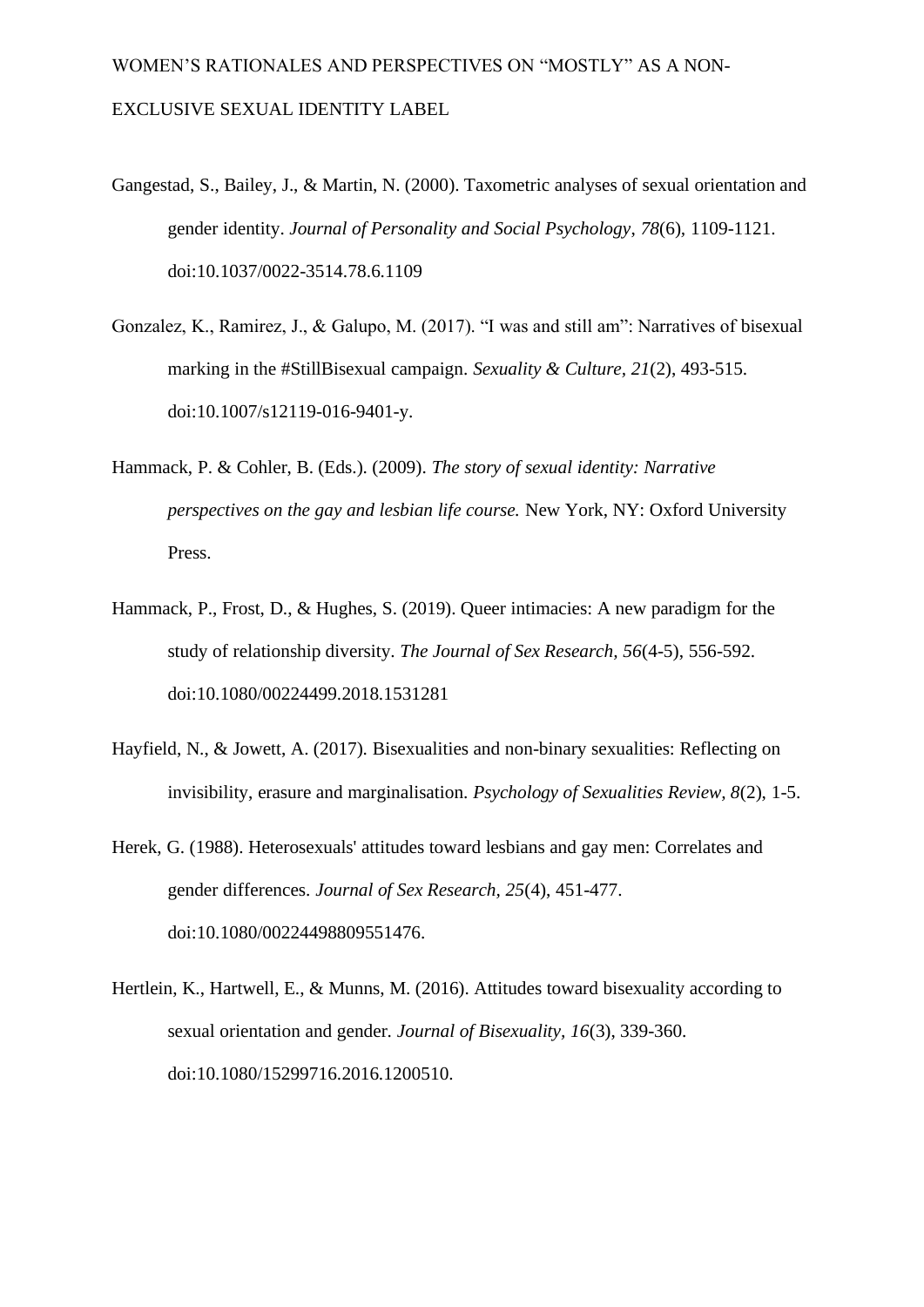- Jaspal, R. (2014). Social psychological debates about identity. In R. Jaspal & G.M. Breakwell (Eds.) *Identity process theory: Identity, social action and social change* (pp. 3-20) Cambridge, UK: Cambridge University Press.
- Jen, S. (2019). Ambivalence in labels, freedom in lives: Older women's discursive constructions of their bisexual identities. *Journal of Bisexuality, 19*(3), 386-413. doi:10.1080/15299716.2019.1647908
- Katz-Wise, S. (2015). Sexual fluidity in young adult women and men: Associations with sexual orientation and sexual identity development. *Psychology & Sexuality*, *6*(2), 189-208. doi:10.1080/19419899.2013.876445
- Kuyper, L., & Bos, H. (2016). Mostly heterosexual and lesbian/gay young adults: Differences in mental health and substance use and the role of minority stress. *The Journal of Sex Research, 53*(7), 731-741. doi:10.1080/00224499.2015.1071310.
- Legate, N., & Rogge, R. D. (2019). Identifying basic classes of sexual orientation with latent profile analysis: developing the Multivariate Sexual Orientation Classification System. *Archives of Sexual Behavior, 48*(5), 1403-1422. doi:10.1007/s10508-018- 1336-y.
- Lorenz, T. K. (2019). Brief Report: Sexual Wellbeing in Heterosexual, Mostly Heterosexual, and Bisexually Attracted Men and Women. *International Journal of Sexual Health, 31*(3), 339-349. doi:10.1080/19317611.2019.1628156
- Luoto, S., Krams, I., & Rantala, M. (2019). A life history approach to the female sexual orientation spectrum: Evolution, development, casual mechanisms, and health. *Archives of Sexual Behavior, 48*(5), 1273-1308. doi:10.1007/s10508-018-1261-0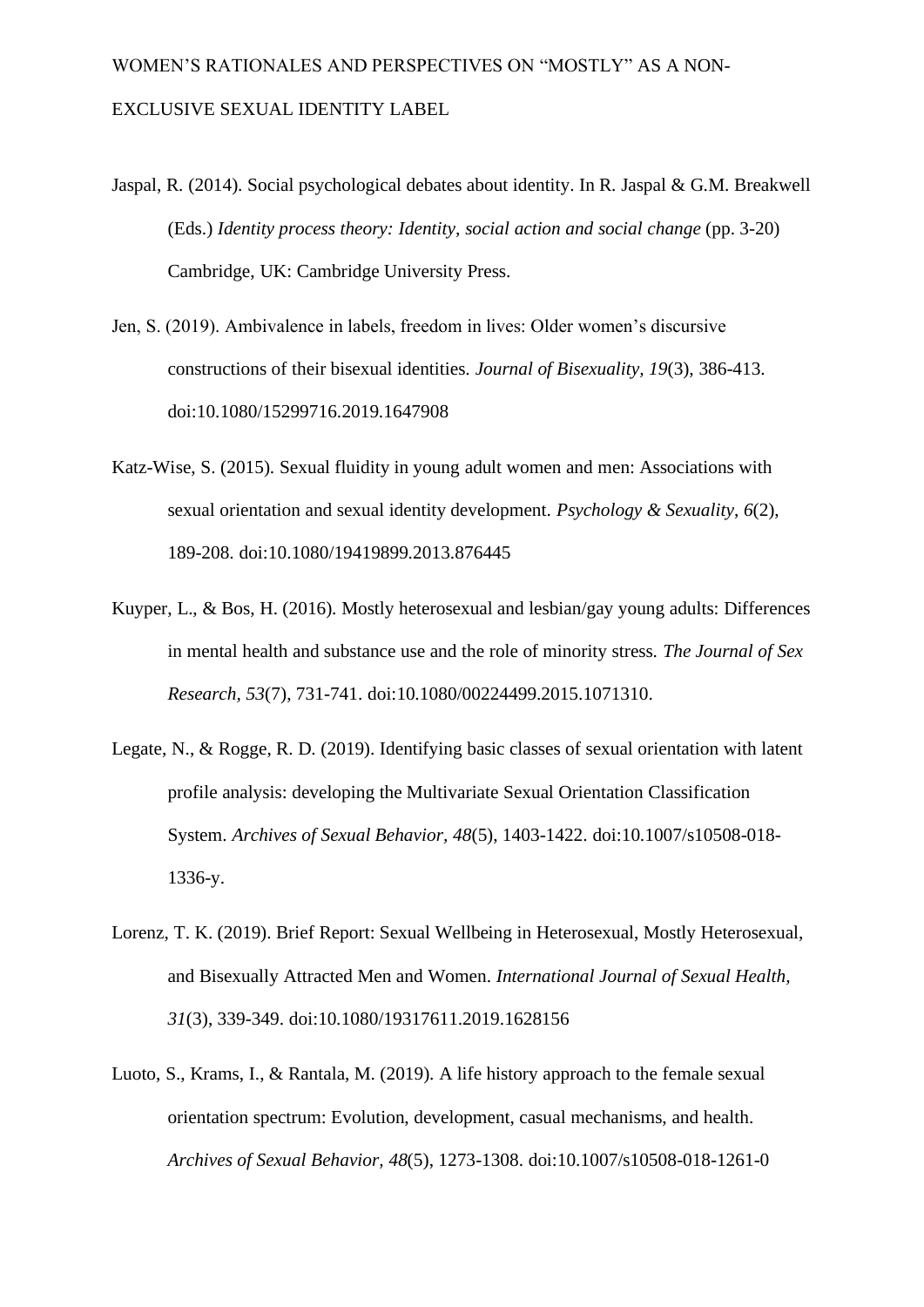- McInroy, L., & Craig, S. (2018). Online fandom, identity milestones, and self-identification of sexual/gender minority youth. *Journal of LGBT Youth, 15*(3), 179-196. doi:10.1080/19361653.2018.1459220.
- McCormack, M. (2014). Innovative sampling and participant recruitment in sexuality research. *Journal of Social and Personal Relationships, 31*(4), 475-481. doi:10.1177/0265407514522889.
- McCormack, M. (2018). Mostly straights and the study of sexualities. *Sexualities, 21*(1-2), 3- 15. doi:10.1177/1363460716679378.
- McCormack, M. & Savin-Williams, R. (2018). Young men's rationales for non-exclusive gay sexualities. *Culture, Health & Sexuality*, *20*(8), 929-944. doi:10.1080/13691058.2017.1398349
- Morandini, J.S., Blaszczynski, A. & Dar-Nimrod, I. (2017). Who adopts queer and pansexual identities? *The Journal of Sex Research, 54*(7), 911-922. doi:10.1080/00224499.2016.1249332
- Morgan, E. (2013). Contemporary Issues in Sexual Orientation and Identity Development in Emerging Adulthood. *Emerging Adulthood 1*(1), 52-66. doi:10.1177/2167696812469187
- Page, E. (2004). Mental health services experiences of bisexual women and bisexual men: An empirical study. *Journal of Bisexuality, 4*(1-2), 137-160. doi:10.1300/J159v04n01\_11
- Persson, T., Pfaus, J., & Ryder, A. (2015). Explaining mental health disparities for nonmonosexual women: Abuse history and risky sex, or the burdens of non-disclosure? *Social Science & Medicine, 128*, 366-373. doi:10.1016/j.socscimed.2014.08.038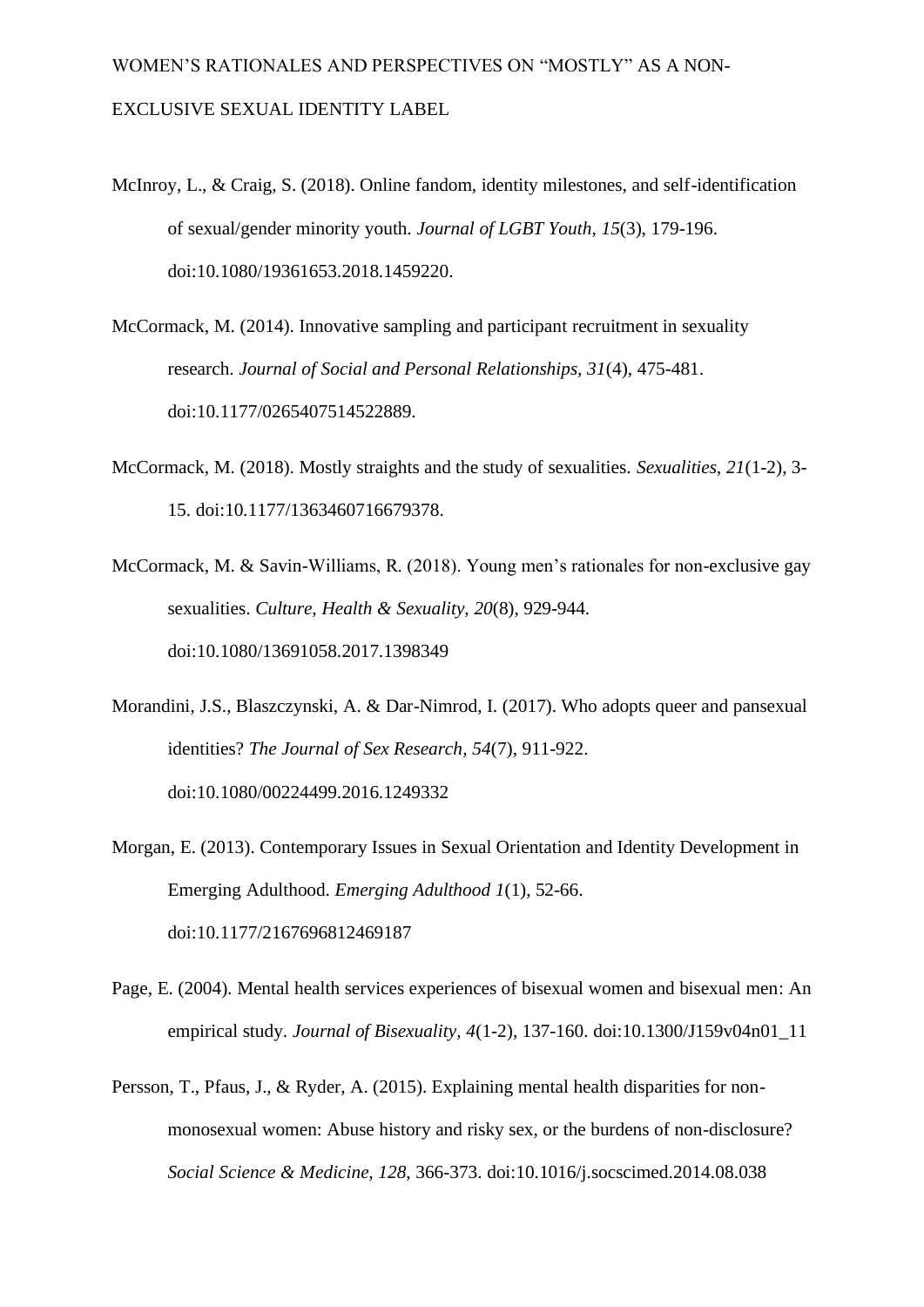- Plummer, K. (2002). *Telling sexual stories: Power, change and social worlds.* London, UK: Routledge.
- Plummer, K. (2015). *Cosmopolitan Sexualities.* Cambridge: Polity.
- Robards, B. (2018). 'Totally straight': Contested sexual identities on social media site reddit. *Sexualities, 21*(1-2), 49-67. doi:10.1177/1363460716678563
- Roberts, K., Dowell, A., & Nie, J. (2019). Attempting rigour and replicability in thematic analysis of qualitative research data; a case study of codebook development. BMC Medical Research Methodology, 19(66). doi: 10.1186/s12874-019-0707-y
- Ross, L. Salway, T., Tarasoff, L., MacKay, J., Hawkins, B., & Fehr, C. (2018). Prevalence of depression and anxiety among bisexual people compared to gay, lesbian, and heterosexual individuals: A systematic review and meta-analysis. *The Journal of Sex Research, 55*(4-5), 435-456. doi:10.1080/00224499.2017.1387755
- Rust, P. (1993). "Coming out" in the age of social constructionism: Sexual identity formation among lesbian and bisexual women. *Gender & Society, 7*(1), 50-77. doi:10.1177/089124393007001004.
- Savin-Williams, R. (2014). An exploratory study of the categorical versus spectrum nature of sexual orientation. *Journal of Sex Research, 51*(4), 446–453. doi:10.1007/s10508- 013-0219-5
- Savin-Williams, R. (2017). *Mostly Straight: Sexual Fluidity Among Men*. Boston, MA: Harvard University Press.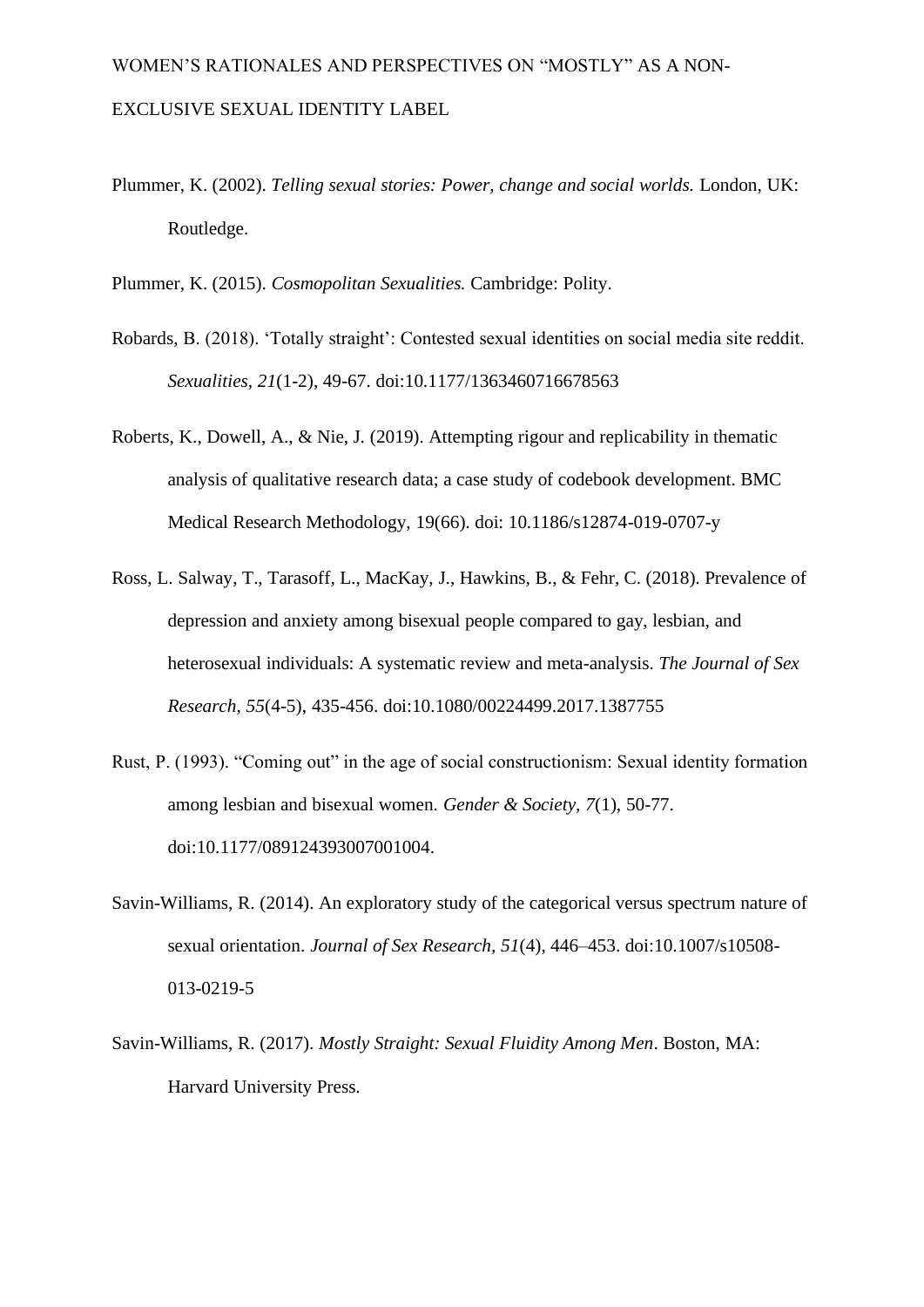- Savin-Williams, R. (2018). An exploratory study of exclusively heterosexual, primarily heterosexual, and mostly heterosexual young men. *Sexualities, 21*(1-2), 16-29. doi:10.1177/1363460716678559.
- Savin-Williams, R., Cash, B., McCormack, M. & Rieger, G. (2017). Gay, mostly gay, or bisexual leaning gay? An exploratory study distinguishing gay sexual orientations among young men. *Archives of Sexual Behavior*, *46*(1), 265-272. doi:10.1007/s10508- 016-0848-6
- Savin-Williams, R., Rieger, G., & Rosenthal, A. (2013). Physiological evidence for a mostly heterosexual orientation among men. *Archives of Sexual Behavior*, *42*(5), 697-699. Doi:10.1007/s10508-013-0093-1
- Savin-Williams, R. & Vrangalova, Z. (2013). Mostly heterosexual as a distinct sexual orientation group: A systematic review of the empirical evidence. *Developmental Review*, *33*(1)*,* 58-88. doi:10.1016/j.dr.2013.01.001
- Scoats, R., Joseph, L., & Anderson, E. (2018). "I don't mind watching him cum": Heterosexual men, male-male-female threesomes, and the erosion of the one-time rule of homosexuality. *Sexualities, 21*(1-2), 30-48. doi:10.1177/1363460716678562.
- Semon, T., Hsu, J., Rosenthal, J., & Bailey, M. (2017). Bisexual Phenomena among Gay-Identified Men. *Archives of Sexual Behavior, 46*(1), 237-245. doi:10.1007/s10508- 016-0849-5.
- Shepherd, C. (2019). *Bisexuality and the Western Christian Church*. Palgrave Macmillan, Cham.